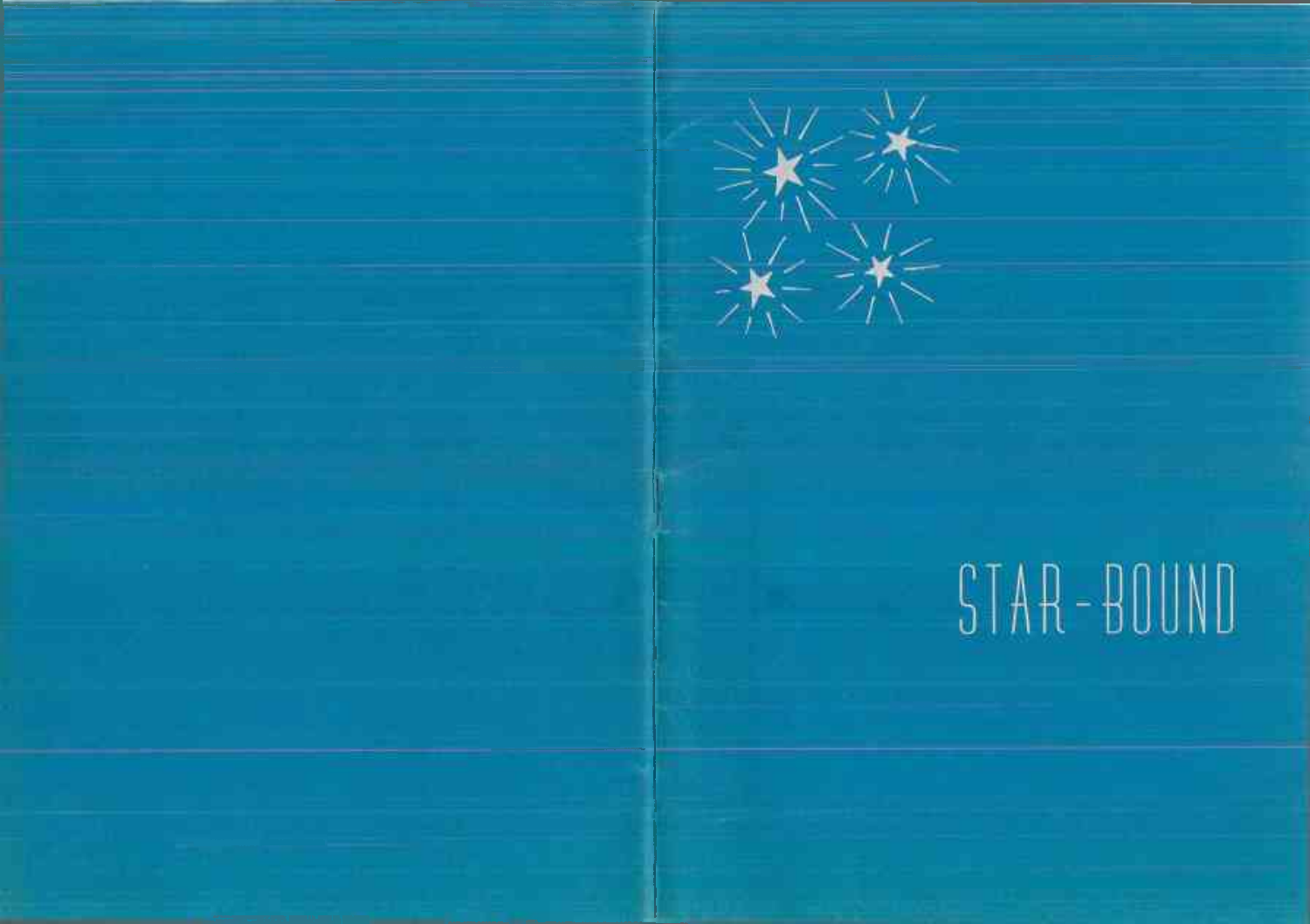# STAR-BOUND

*By*

LITTERIO FARSACI

*Dedicated to the wonderful dream of youth, and its promising world to he.*

But where in living may <sup>I</sup> see your face, When such delight appears in dreams alone, And <sup>I</sup> crave love that <sup>I</sup> have never known, As perfect ally of a beauty's grace.

#### A GOLDEN ATOM PUBLICATION

(Copyright, 1944, by Litterio B, Farsaci)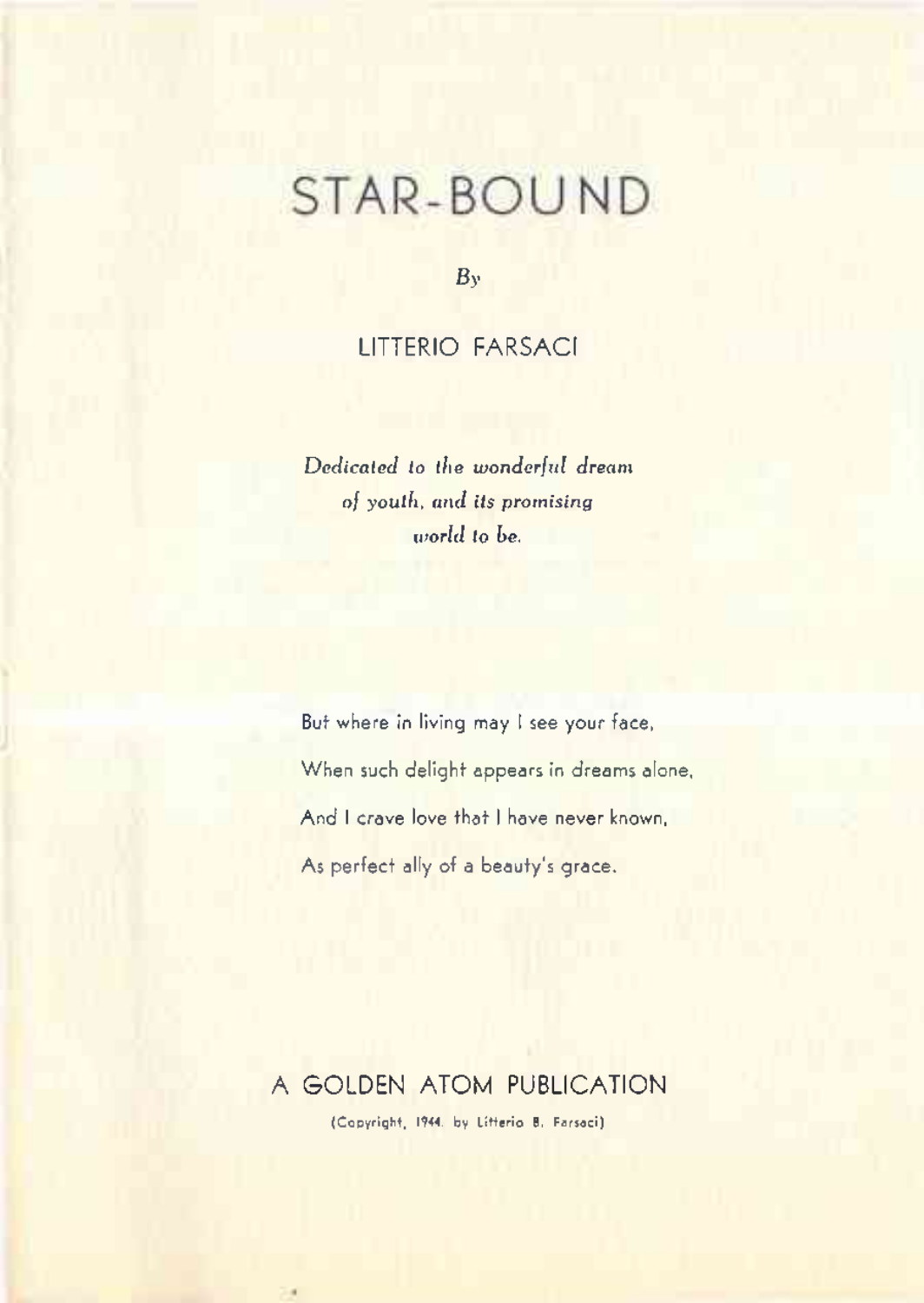#### PREFACE

With "Star-Bound" the reader is invited to *grasp the effective realization of the favorable stimuli in life . . . to catch the same exuberance of spirit* a man *finds luhen lost in an all-encompassing interest, be it an absorbing game, a beautiful companionship, or* an *allied enthusiasm.*

*Here is poetry to stir the reader with a clearer vision of reality through an* expression of those *magical intangibilities of living, which are so priceless . . . sometimes at the. expense of a more polished technique, if necessary for the sake of the original inspiration.*

—Robert E. Lane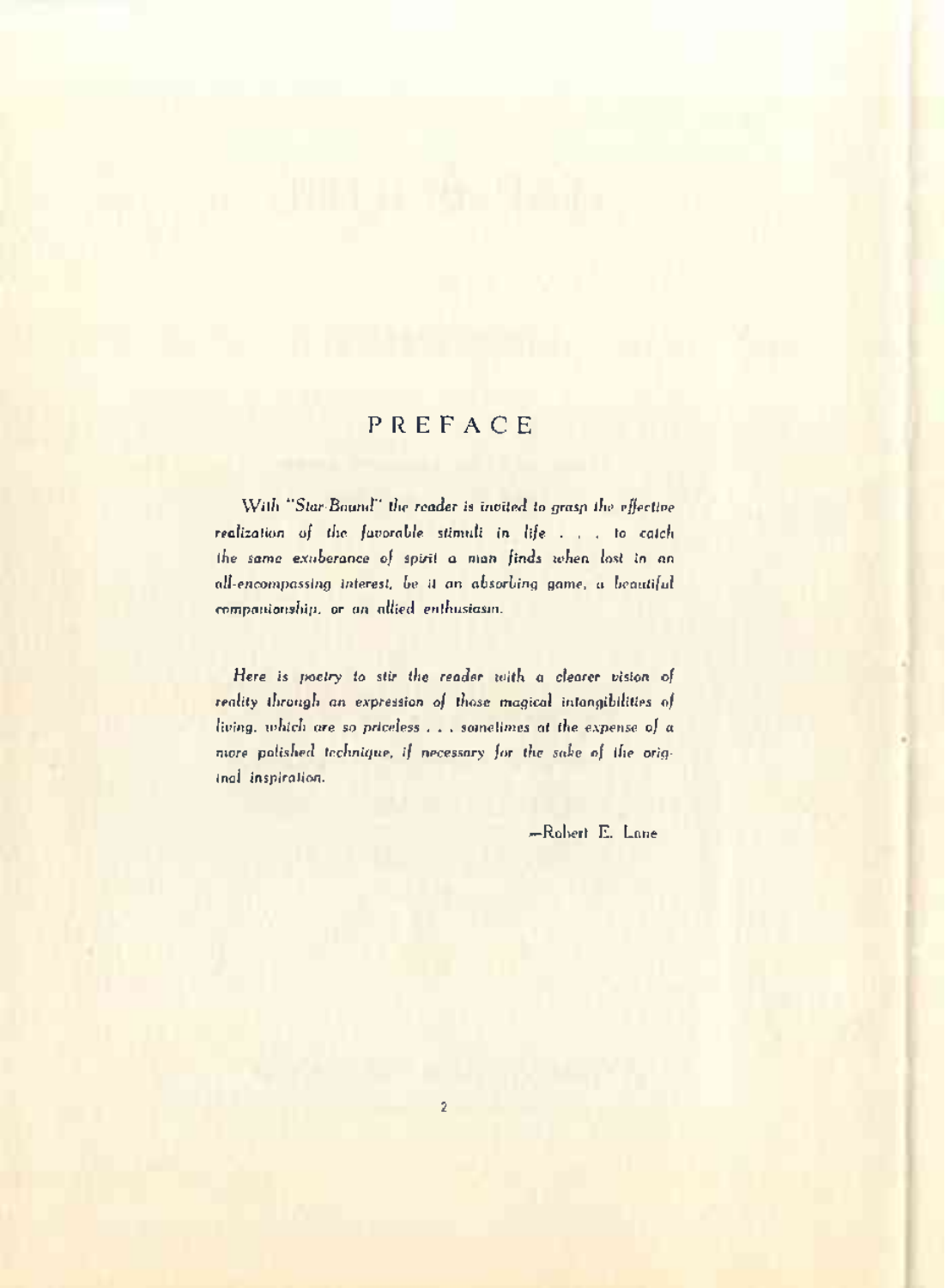# **CAPTIVE**

My heart is dancing in the restless air; Although your head and mine in rain are bare, A radiant warmth is strangely everywhere.

Across the park in youthful gayety. The winds of May sing through the heart of me, For here is love <sup>I</sup> never knew could be.

Your gentle presence lifts my spirit high, Oh, Love! My thoughts are glowing in the sky, Caught in a dream of you that will not die.

3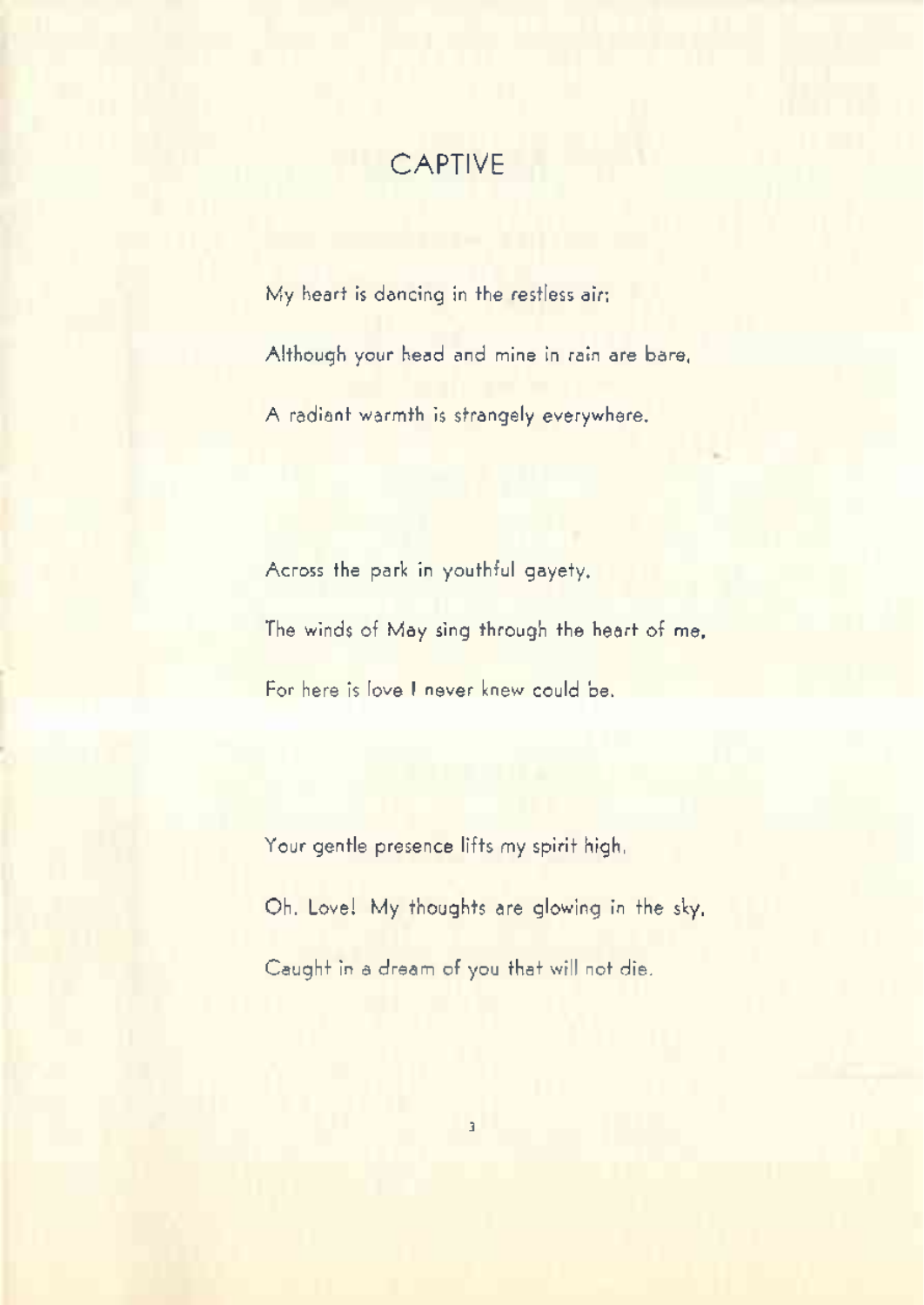# THESE THINGS <sup>I</sup> LOVE

These things <sup>I</sup> love: soft wind through grass, White clouds on high that swiftly pass, Flying moments <sup>I</sup> wish would hold, Until in song they could be told!

The happy twinkle of youth's star, A light in space, enchanting, far, The thrill of mind when crystal clear, A maid whose love <sup>I</sup> treasure dear.

#### STAR-MAIDEN

Her life was all unshadowed flame, From starry realms with sadness flown; And when she passed, her soul sped on, To brighten worlds afar, unknown.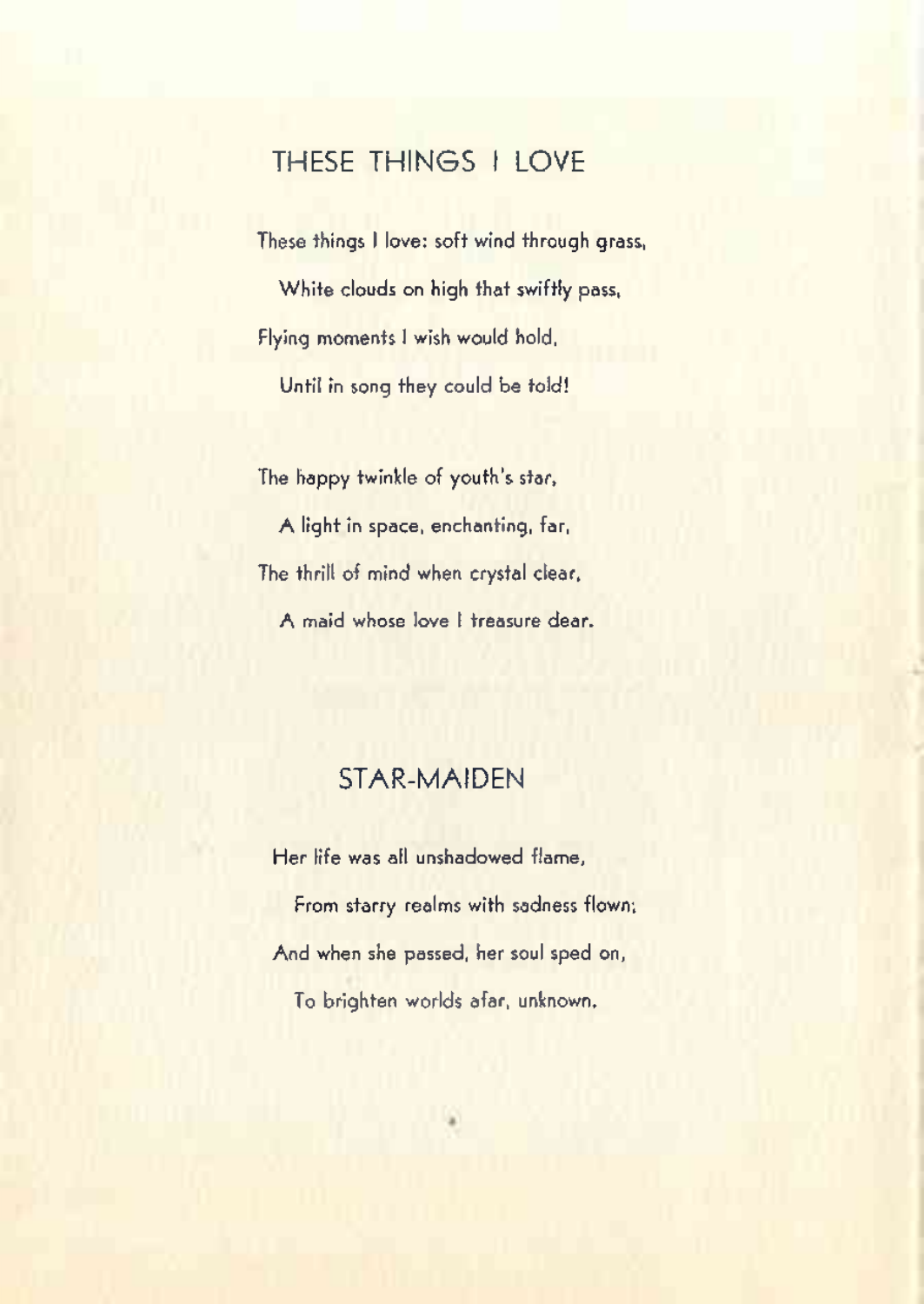# SPELL OF SILENCE

Beside the friendly, ticking clock, we groped, Through gardens, built of silence, lost in dream, Until it seemed that earth was far away . . . But mortal doubting came, and what we hoped Fell from the lyric height, with frosty gleam, And never lived to see the fleeting day.

Henceforth, we'll let these spells of freedom run, Unhindered more by any mundane thought, In deeper knowledge of all time in store. Each second lighted by a fairy sun That blossoms fiery there, and strangely wrought,

The seed of happiness within its core.

s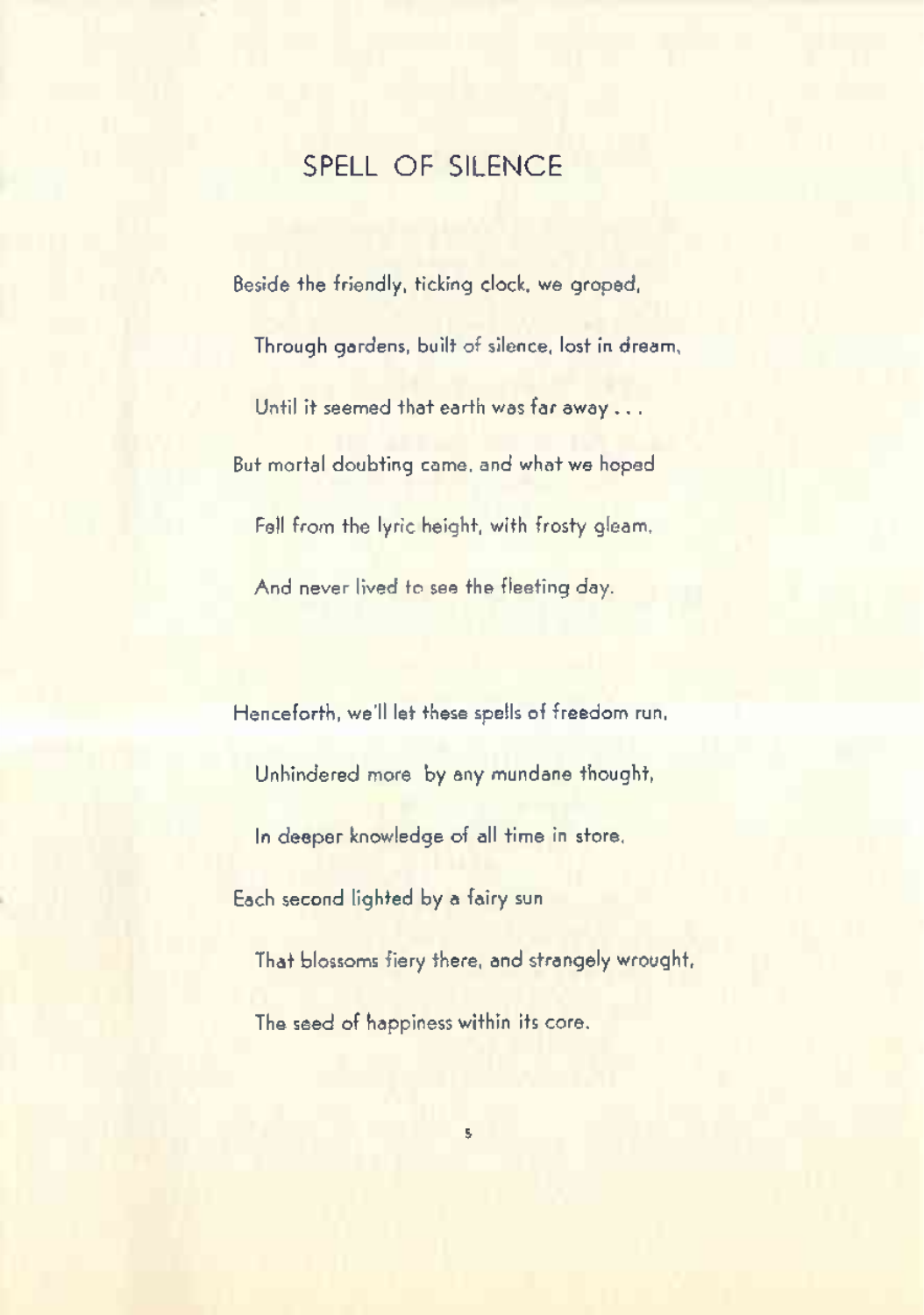# TO A STAR

O, Great. Flaming Sun of a mammoth race. How modest you seem, belittled by space!

What hopes do you bring with your scintillant beam,

To numberless worlds over which you gleam?

Speak! Light ray from the distant past, Tell us your secrets of the great and vast!

# O, SILVERY, CRESCENT MOON

O, Silvery, Crescent Moon, Why do you wander so? Lone and drear, your riven lands Echo wide their soul-sad tune. While shedding pleasant glow O'er all the yellow sea-side sands.

Calmly sailing through the night, 'Til at the last you seem A mariner's slow-setting bark, See, your crescent deeps of light, As in a fairy's dream, Wonder, too, your dim skylark.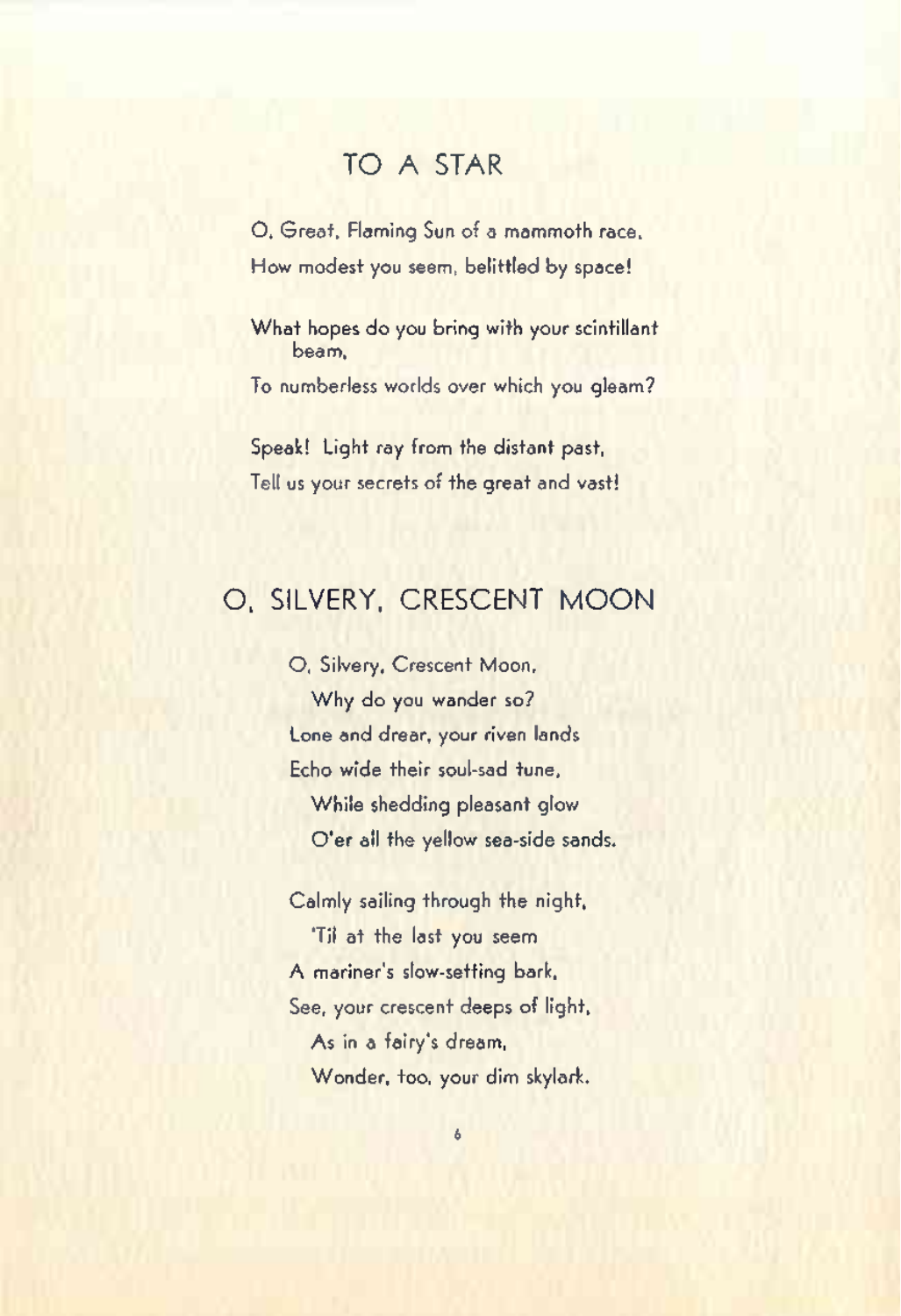# SORROW IN THE PASSING WIND

The sky is pale, The sea is gray, The heart feels strange And far away; Your hopes seem shattered, One by one, And dreams lie faded, As if done. You have such pain, Deep inside, You want to cry, And run and hide But still you see Beyond the cloud The gleam of stars That distant crowd; For there may be Your secret heart, With all that joy Of worlds apart, Your dream of youth Which throbs away In brighter light Than shines this day.

7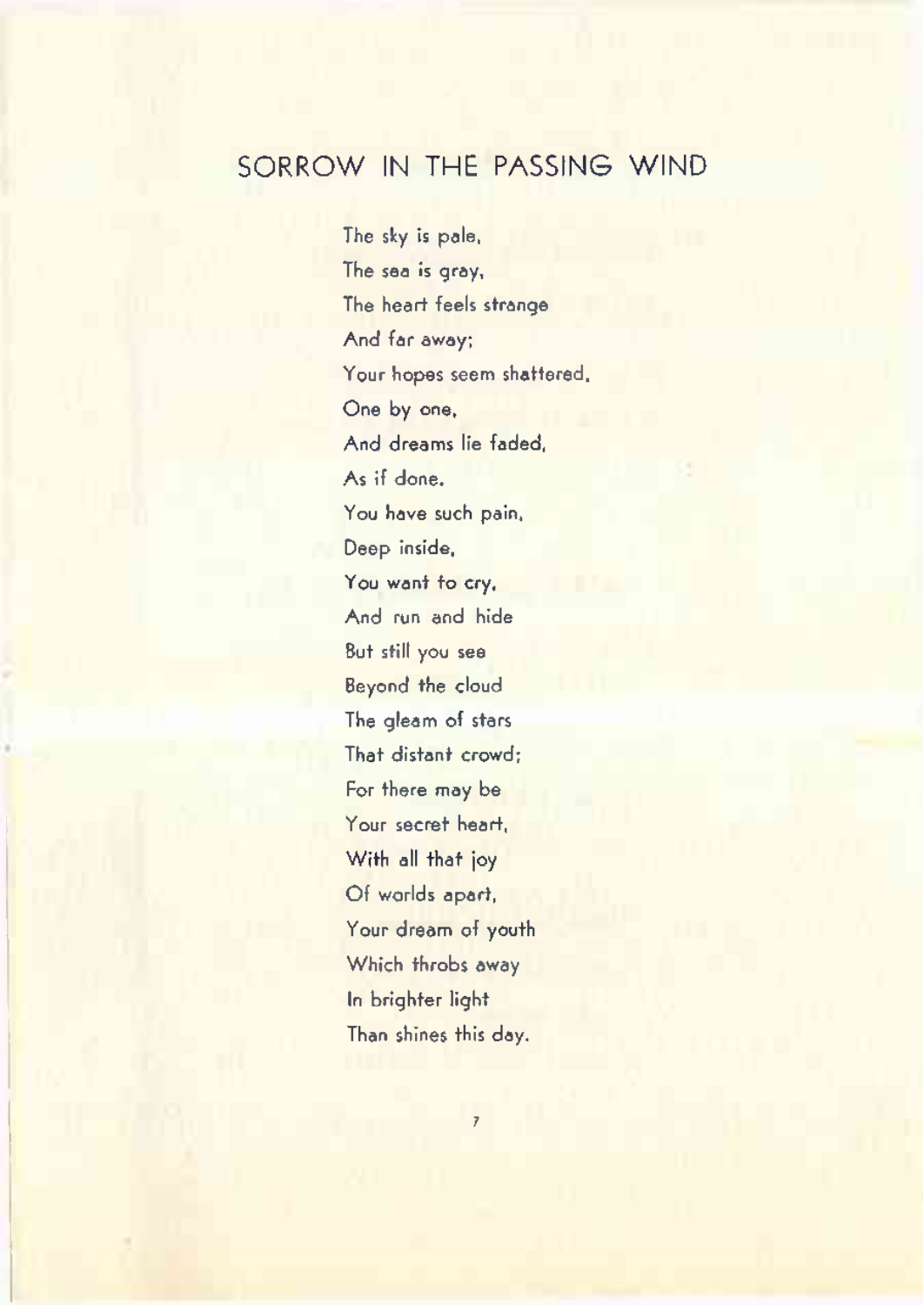#### TIME WILL TELL

The time will come when heavenward, Some great race will rise in glory . . .

But will it be man, our dream of dreams, Or strange entities beyond the star-streams?

# A BIT OF RELATIVITY

I'm sure that man is pleased to learn Of mysteries that slumber on. . .

Especially if they proclaim Our heritage of skies agone. . .

"Foolish man! If he only knew How vaster the realm a fly goes through-!"

8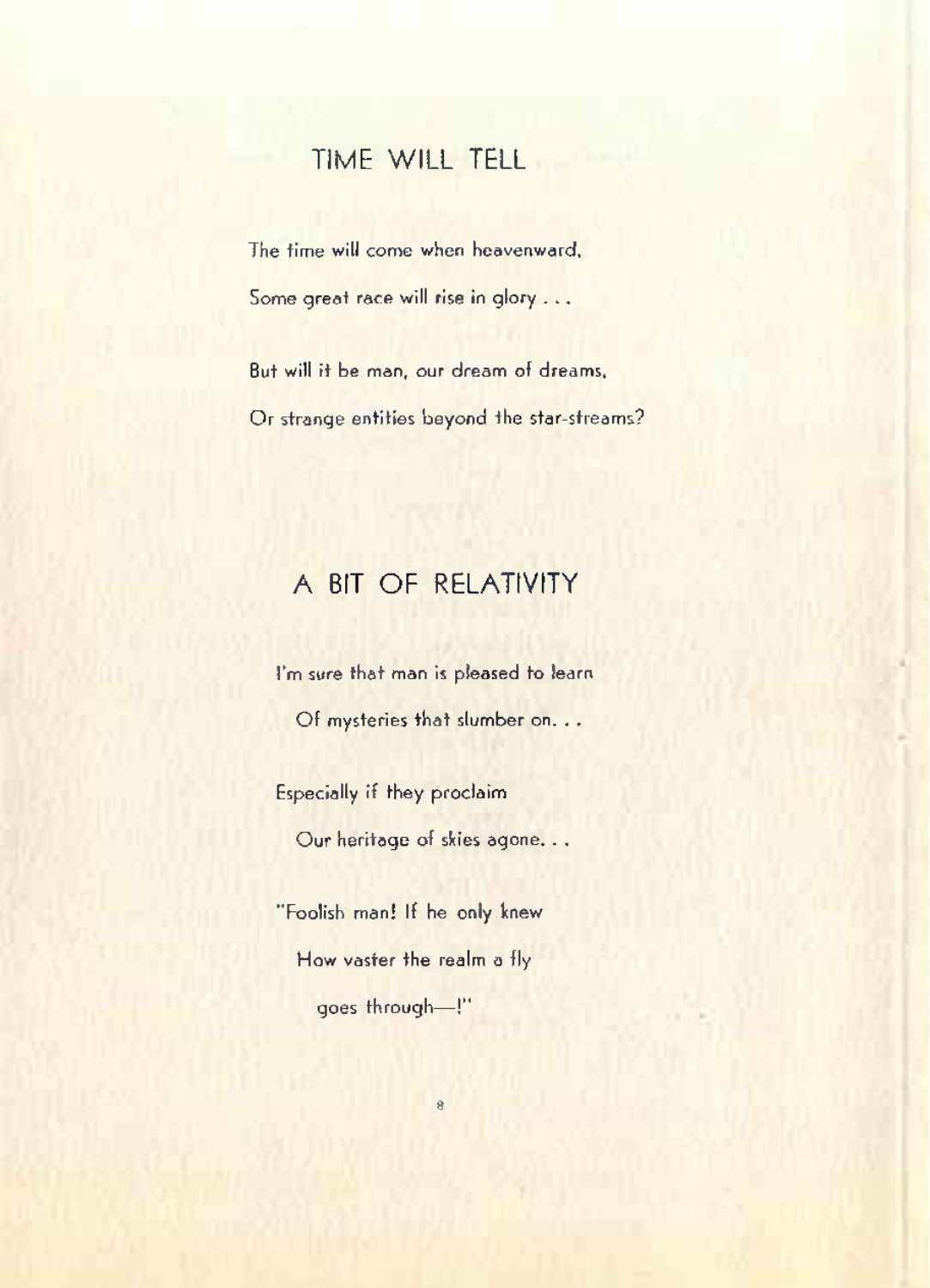#### THE HEART WITHIN

What worlds I see in your starlit eyes; What lighted deeps they hold! There is sunlight in their happy skies, And mysteries untold.

There, Arcadian worlds of pale-red rose Circle a fairer star, With <sup>a</sup> honey-caverned moon that glows

As sweet nearby—as far!

But all their light matches not the flame

Burning in your heart's deeps.

The loveliness that cries for name,

From which the sun-world leaps!

?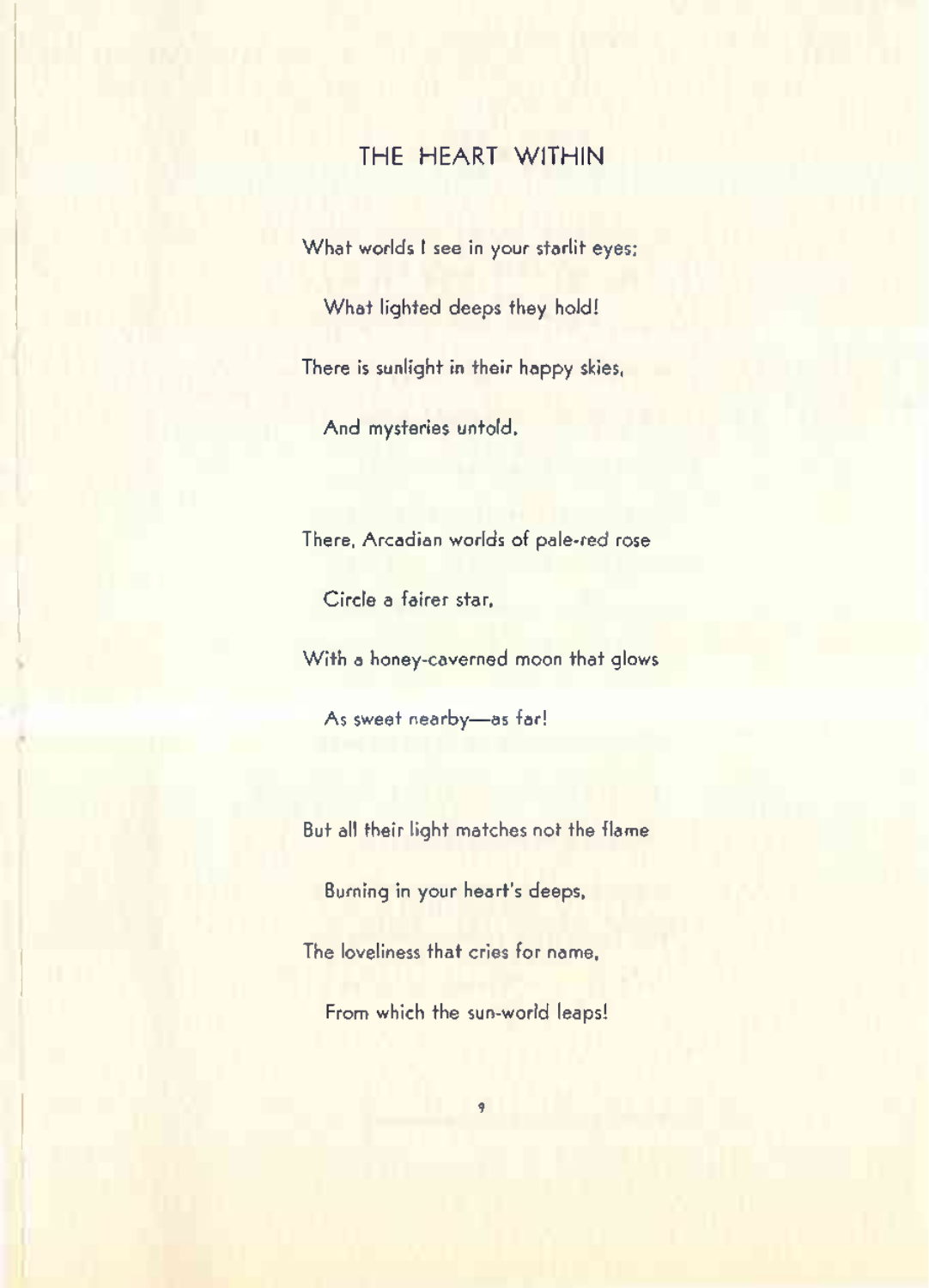# SPIRAEA

Like distant stars that form the Milky Way, Spiraea, in wild profusion, catch the eye, These symbols of the night through brightest day, That linger like <sup>a</sup> starry patch of sky. In myriad clusters they illumine space, Till all creation seems to Beauty hurled— Each tiny bloom a flaming star of grace, A sun, to light the darkness of the world.

Sometimes, in stellar moments such as these, My heart could take the world, so petalled white, A jewel no creation would rescind: For knowing days to gleam like sparkling seas, With flowers lovely to my farthest sight. And stars as soft flames in a smiling wind.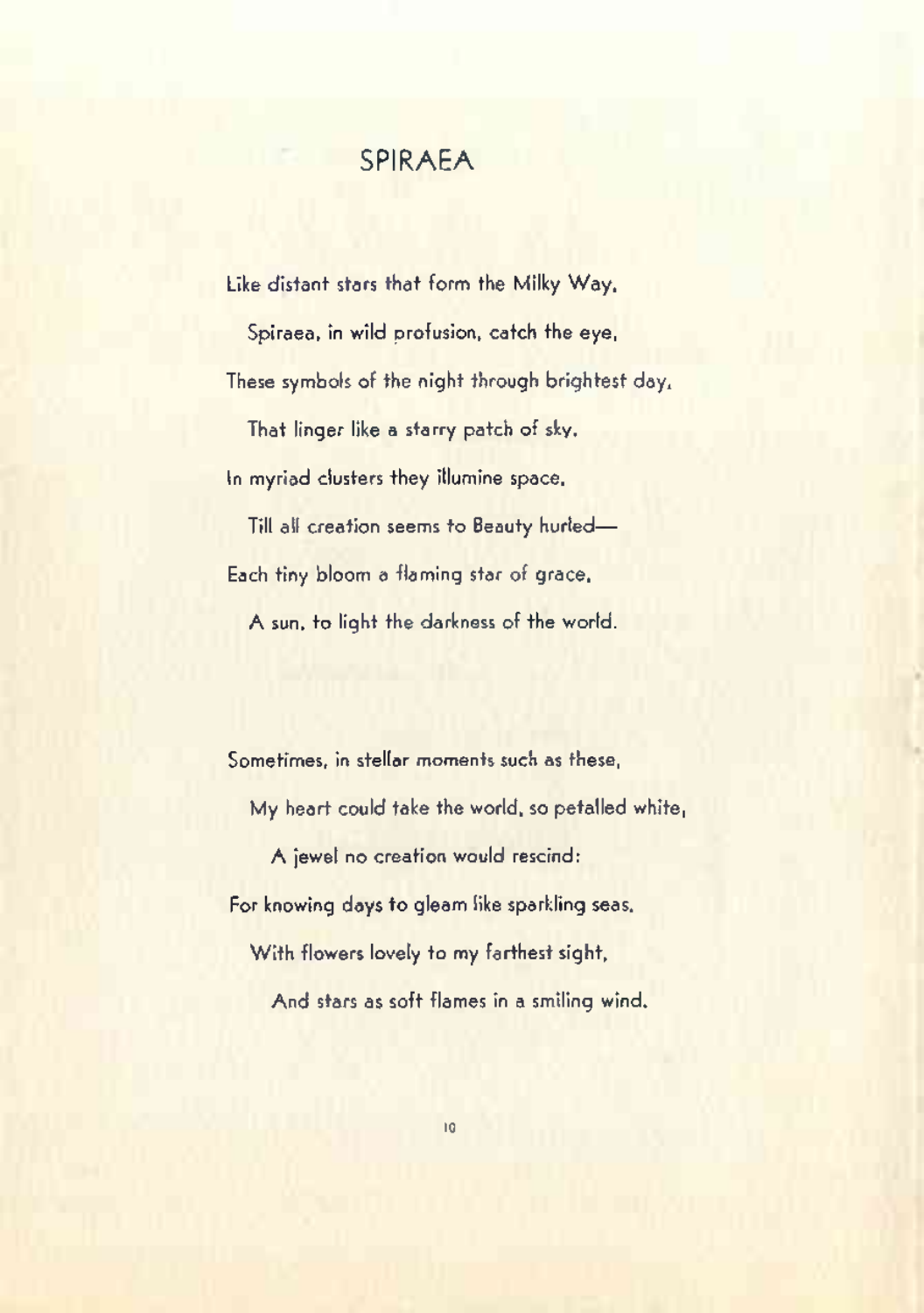#### TO A NURSE

She is the kindly touch of spring, Which casts a light on everything; She holds the future in her hand, The truest progress of the land.

Her work is what all work should be, A comfort both to her and me, The healing breath of springtime rain, That brings new hope to earth again.

# GRACE OF LIVING

I think the height of living is a grace that meets the soul, A motion of the body with the spirit as its goal, A clean and splendid rhythm which pervades the very air With joy to be remembered when the days are filled with care.

 $\bar{1}$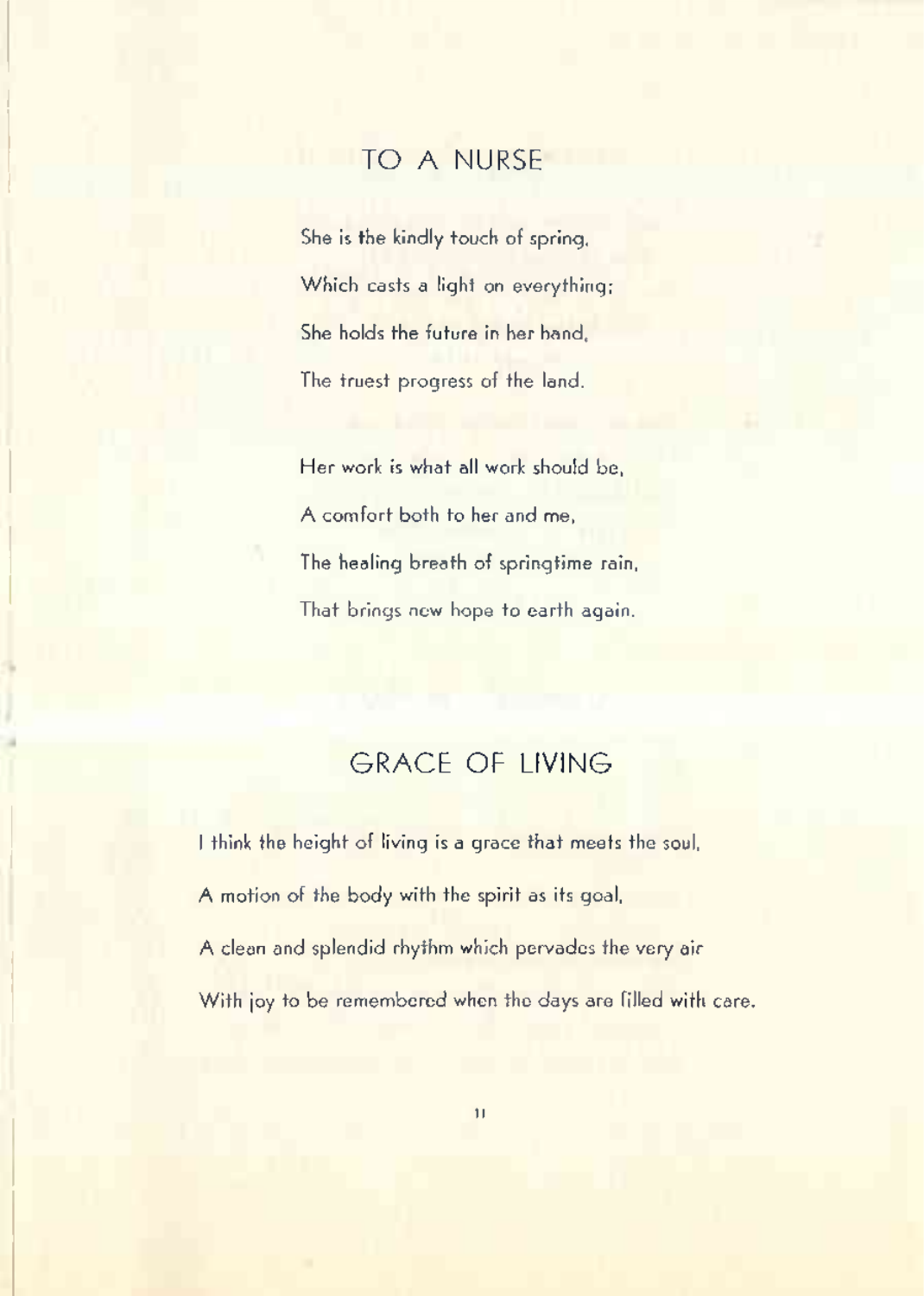# SWIMMER'S DELIGHT

<sup>I</sup> dove into the sparkling, laughing sea; Who could resist its magic spell? The waters rose above my head in glee, And sang an anthem, like a bell With notes athrill.

Then up <sup>I</sup> swept through crystal water, To cut the surface, warm with air; And like the sea's awakened daughter, <sup>I</sup> felt my soul, in blueness there, With gladness fill.

#### A BASKET OF FRUIT

A bit of health from nature is <sup>a</sup> pleasing fare: The sunny flavor of one yellow, mellowed pear, Some apples, pure, inviting with their prismed light,

Aglow, from ruddy skin to last remembered bite.

The golden delicacy of a tangerine Whose ardor lingers sharply, with a taste that's keen, A sliced pineapple, ripened sweet with summer rain, And cool, white grapes that have refreshed a southern lane.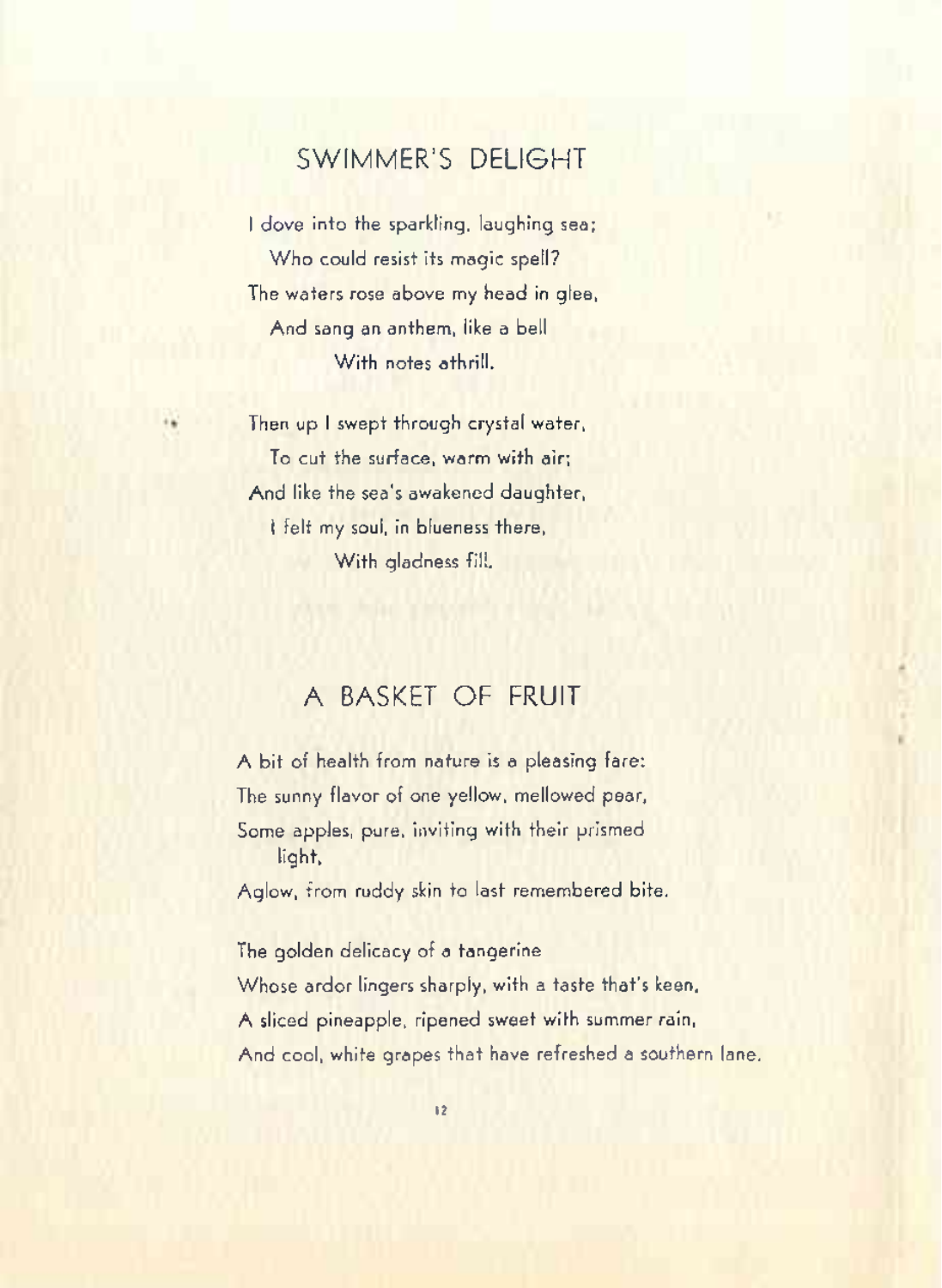# OUR LADY OF MAY

Our lady walks the fields of May, Where noontide falls in silver light; About her flowers, in bright array, Bewilder and amuse the sight.

She breathes an air of gladness out That blends in with the perfect view, Where late spring notes and echoes shout From hill and dale, the May anew.

While all around her, like a song,

The whispers grow to charm the ear,

To breathe above all ancient wrong,

And herald fresh the summer year.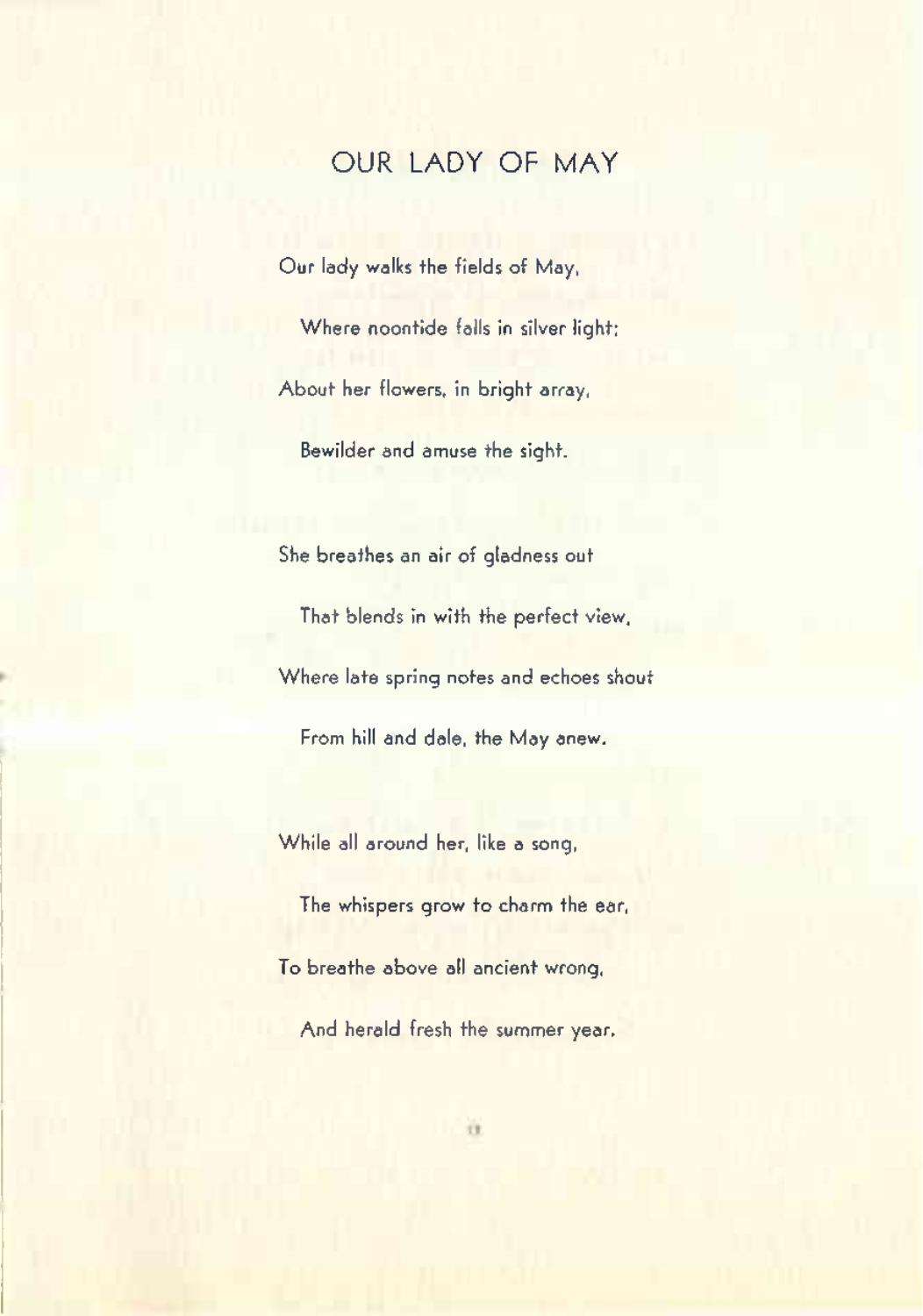# DREAM OF LIGHT

You tell me you are frightened; rightly so, For all the golden years have passed us by, And there is nothing left but vacant sky. You say you are afraid: all faces go, And there is nothing in the world to know But dreams and hopes that vanish down the years, Life's loveliness, in overcasting fears, And scudding clouds beneath the moon's dull glow.

Awaken, Slumbering Soul, and claim your wings! Your shining strand of life is yet to be; You've yet to feel the pulse of melody Which lights the face of all surrounding things; You've yet to know the keener, deeper breath, Which drives ahead, and triumphs over death! A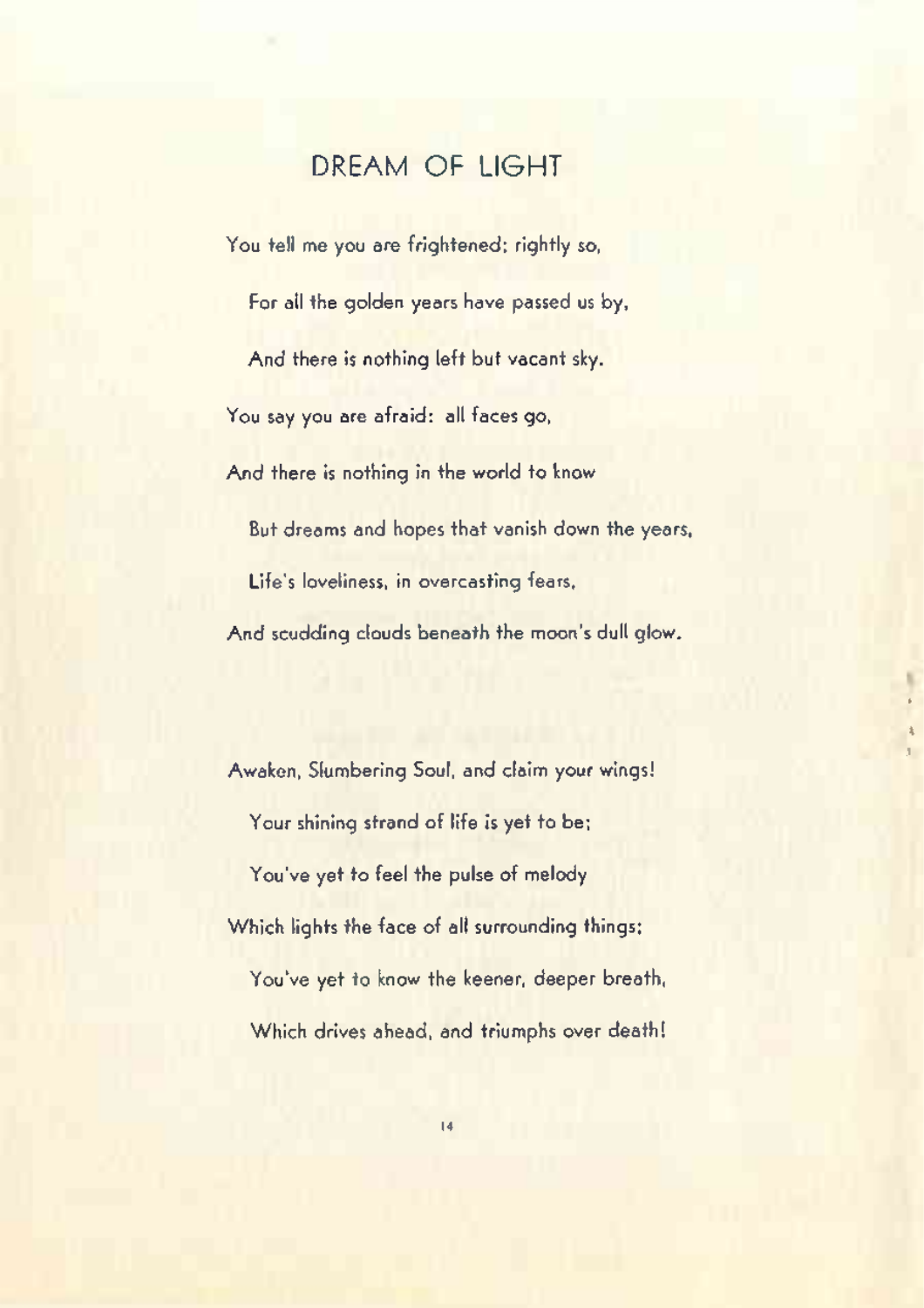# ELIXIR TO SAPPHO

He dreamed she was all loveliness, Her beauty breathless as a silver dart, Her mind a flame—Ah, this to kiss, And in its heaven once to pour his heart!

The maiden beamed-she laughed and smiled, Ah! would she knew the tears and joy she gave To him whose meekness long beguiled,

A cup of awe that he might ever crave!

# <sup>I</sup> HAVE SEEN THE SUNLIGHT TURN TO GOLD

<sup>I</sup> have seen the sunlight turn to gold, And gloried alone in star-worlds spread above: That was before <sup>I</sup> knew that time could hold Such transcendent mystery as this—our love!

<sup>I</sup> have watched the driven snow,

For its whiteness, knowing not the lacking there: The purer white and radiant glow

To be found in the heart of my lady fair.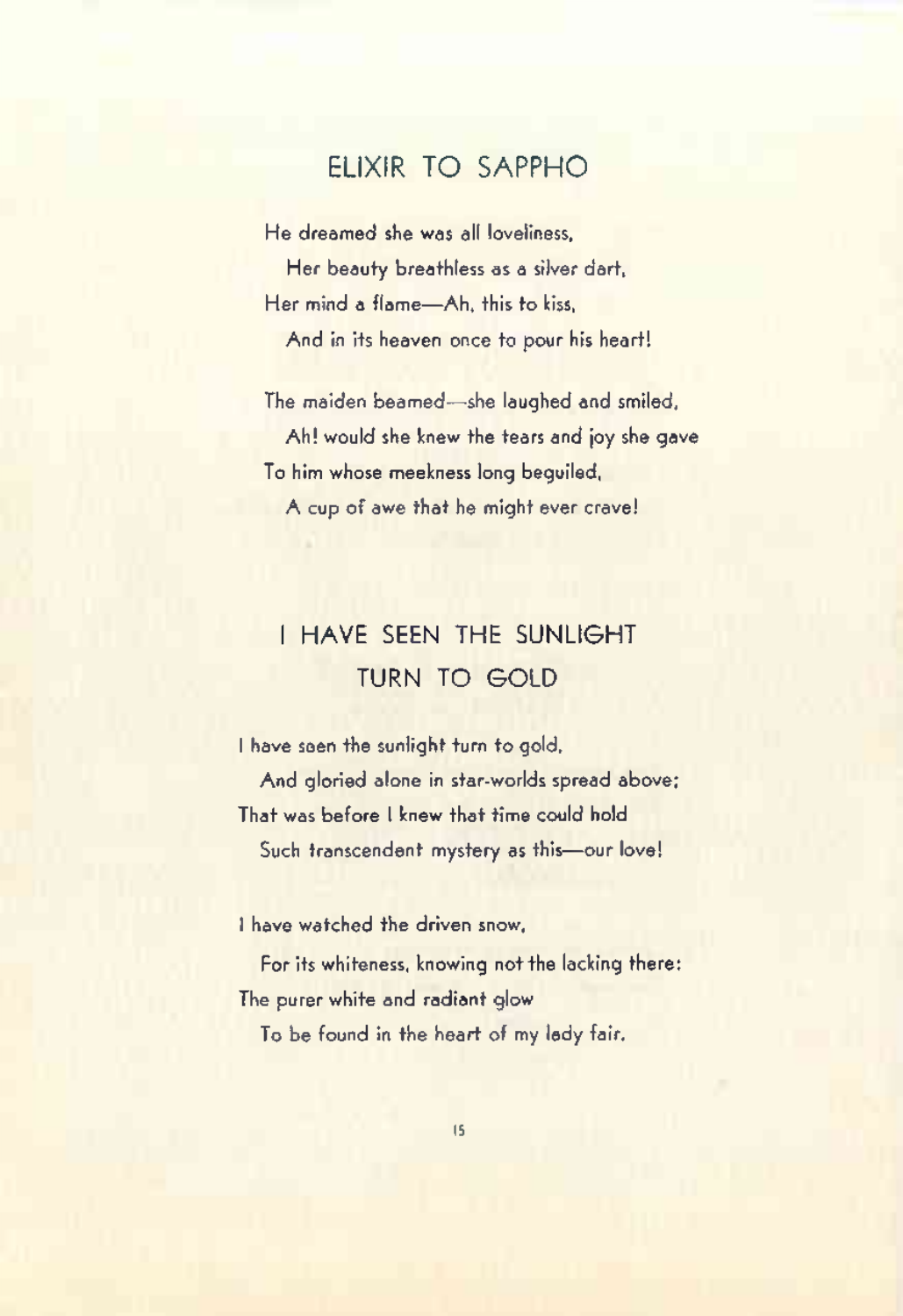# BELLS IN THE WIND

Have you heard those bells in the wind— Silver notes in the crystalline air? <sup>I</sup> sometimes have, when the aching, weeping sky Opens to show its heart, so blue and fair!

Its calm delight is like the dawn, which lights up blossoms

Sparkling wet with rain, and gay As <sup>a</sup> hunger that has vanished in the glad surprise Of <sup>a</sup> wind that blows to play.

#### SOFTLY IN THE MAGIC BREATH OF DUSK

You know not how joyful is peaceful sleep Until it has caressed you, deep on deep, Softly, sweetly. Motherly.

'Tis heaven on earth when, with work well done, Your eyes droop to rest with the setting sun, And silent Contentment.

is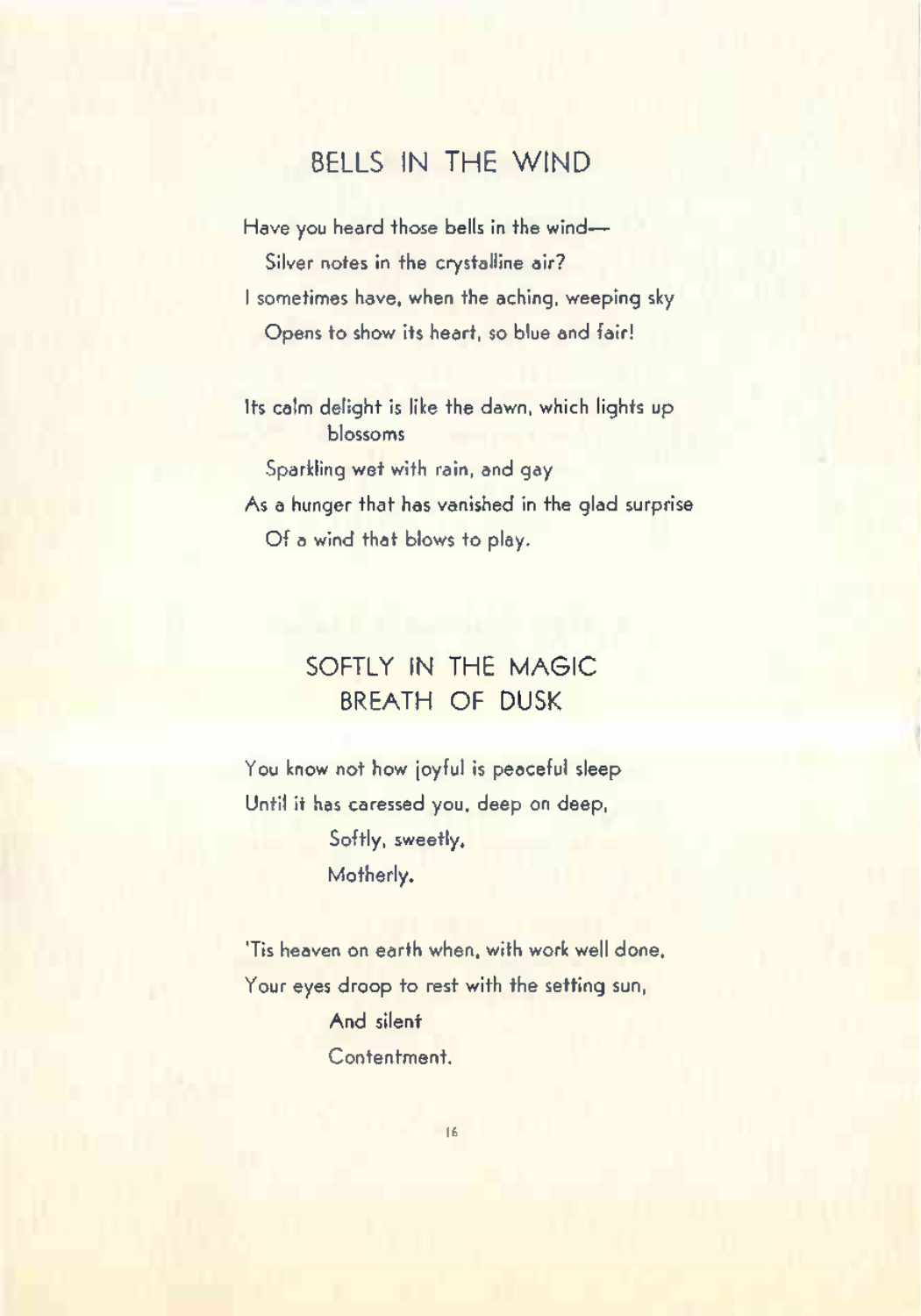# AS FROM ANOTHER WORLD

<sup>I</sup> followed them through the riverside park, Over the bridge in the fast growing dark, Enchanted by their personalities, Which soon had my spirit in ecstasies.

And they wondered why.

One was a dream, with wide, placid, blue eyes, Who enraptured with her hint of gay skies; Her soft golden hair and attractive way Seemed to make it all a perfect day! The other, a rose, fascinated me By her rich tones and laughing modesty, As if amused at her own pretensions To conform outwardly with conventions, When anyone could see that heaven-sent Were her rippling bubbles of merriment! The third was fair, as <sup>a</sup> setting frost-star, And came like a breeze, refreshing, from afar, With some of the breath subdued, of the first, (Three gems that satisfied <sup>a</sup> poet's thirst] And they wondered why.

As from another world, <sup>I</sup> caught their spell. They liked my look, and knew that all was well, ... And they wondered why.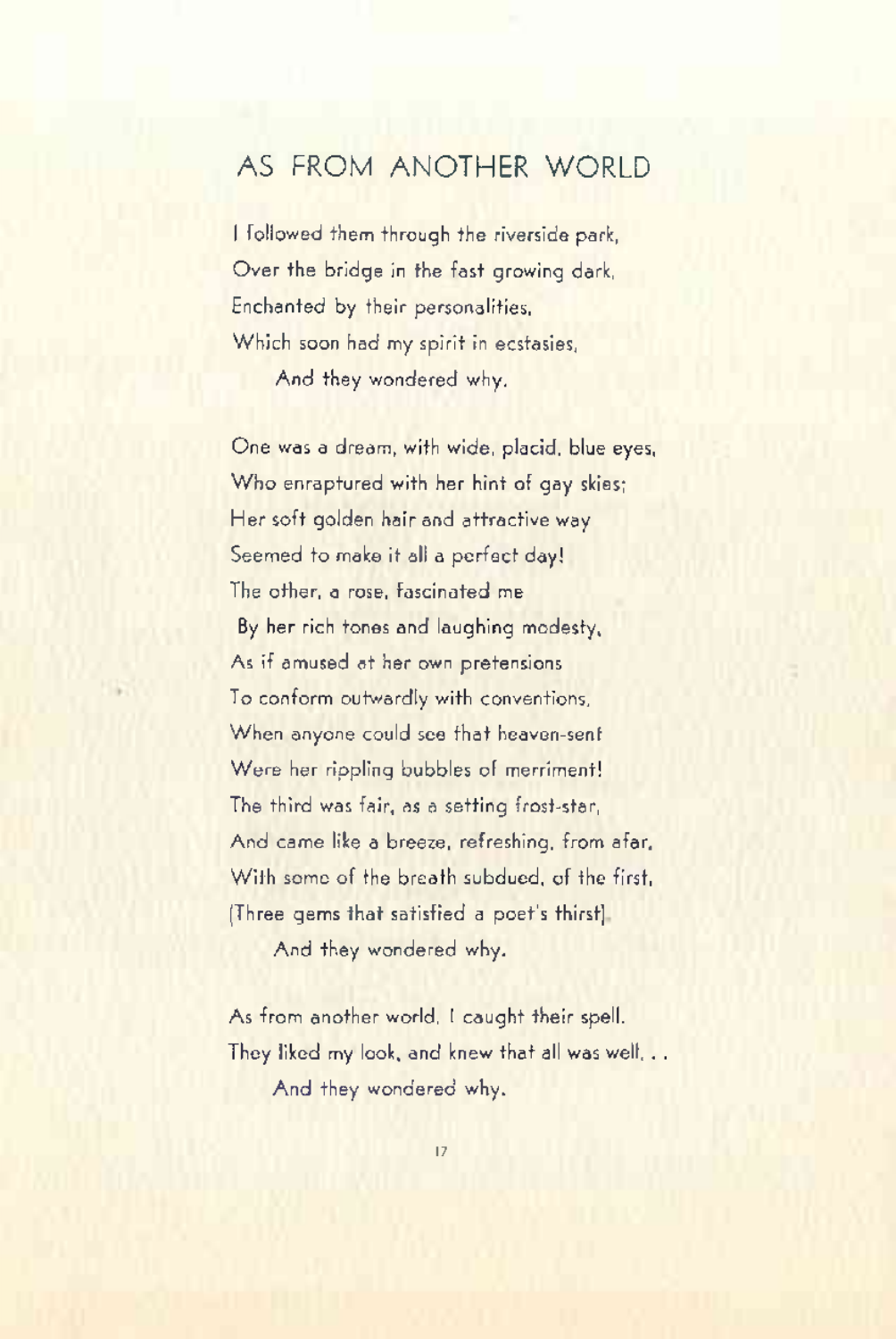#### ETERNAL SPRING OF ALTAIR

One summer's night <sup>I</sup> caught your glance: the sight

Was like a shining jewel, too bright to wear. <sup>I</sup> knew you were a paradise, Altair, Of worlds athrill in smiling seas of light. Entranced <sup>I</sup> stood, and then <sup>I</sup> saw: your might Was slow result of force thrown everywhere, In wisdom supernal, beyond compare, Emancipation from all inner blight.

Your haunting melody forever new Was grandeur piercing through the misty sky, A spring of magic that was timeless grace. Amid your joyous power, dreams came true, As if you found time's heart no latent sigh, In sweet fulfillment reaching ends of space.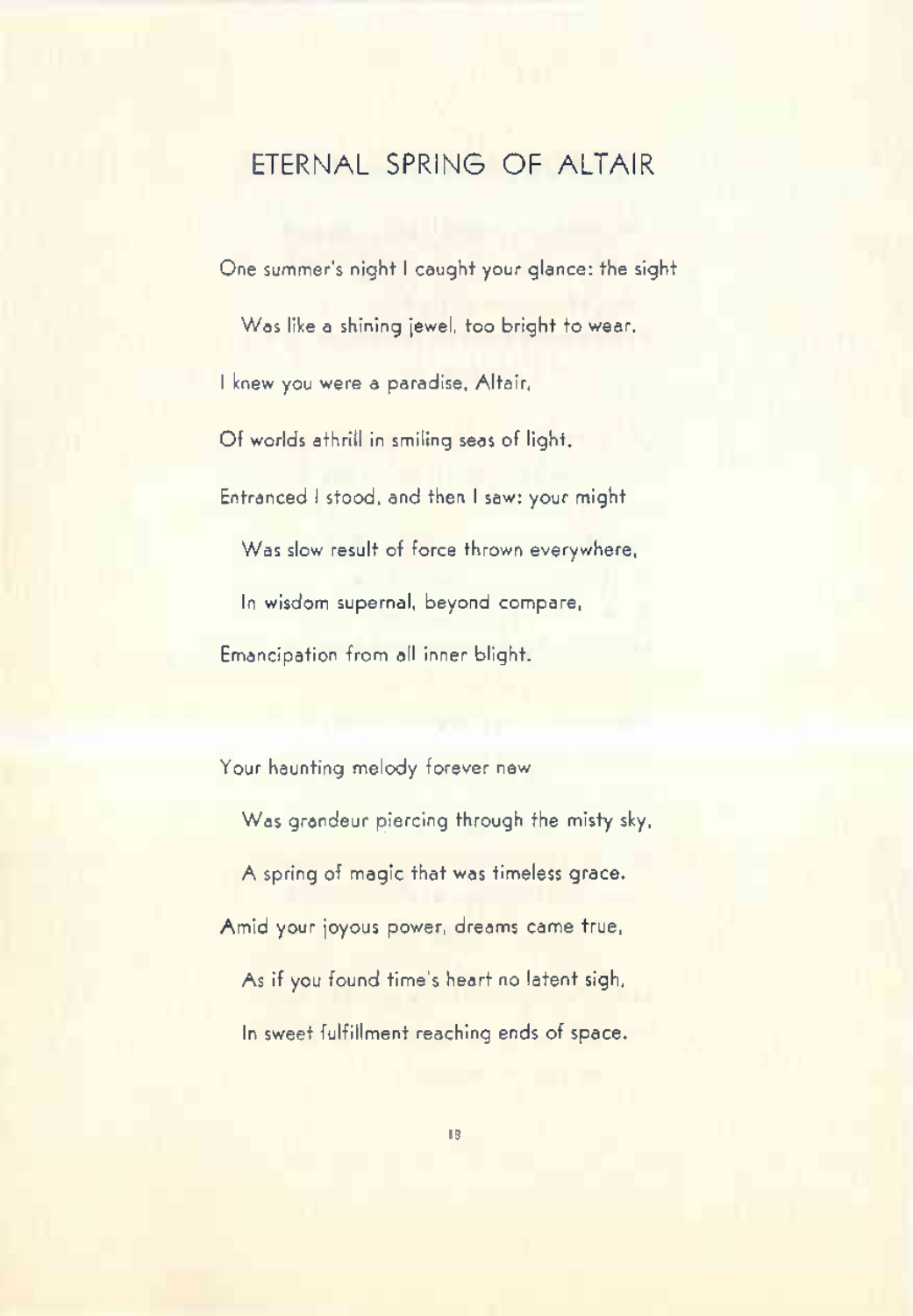# FRIEDA

Your eyes that dream unuttered peace Are <sup>a</sup> strange power to me; And your slimness, I'd vow, Is but stronger femininity!

In your frailness <sup>I</sup> see The lying told by eager common sense: <sup>I</sup> know, since your eyes Hold eternal and quiet suspense!

# COLD CRYSTAL EYES

Cold Crystal Eyes, with thoughts of gladness, Keep shining faith in all your dreams; And though <sup>I</sup> beg to have you near. Give, coldly, no thought unless it beams!

It is not strange you love another; We've just now met: you've known him years. But why, Cold Crystal Eyes, your hint of sighing, And why, this thought of tears?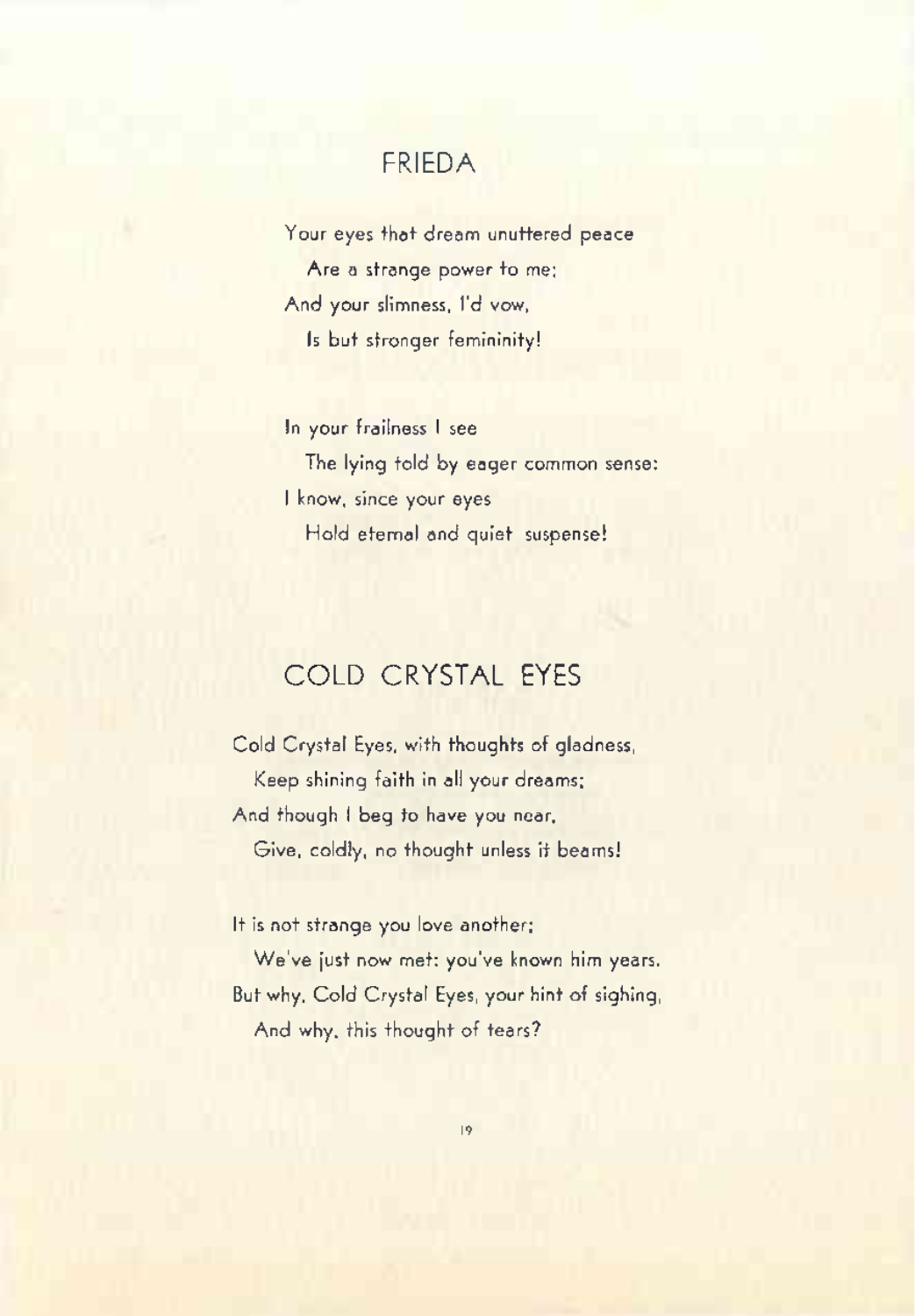# TRUE LOVE

Like one is healed by kindly, joyful friends, True love invigorates the mind with power.

With lasting loveliness its wealth transcends The flaming passion of some little hour—

And makes of ecstasy a beam that wends Its way into a God-enchanted bower.

True love is like <sup>a</sup> light that e'er ascends, And makes of life a perfect, growing flower

# RAPTURE

<sup>I</sup> think the sweetest things are light with air, A breeze that kisses ladies' hair, A breath which gives keen taste to fruit, And skies of sparkling blue—too mute!

The rapture winds have in a tree When they have sped the world in glee, With flying clouds above the ground, And melodies of lighted sound.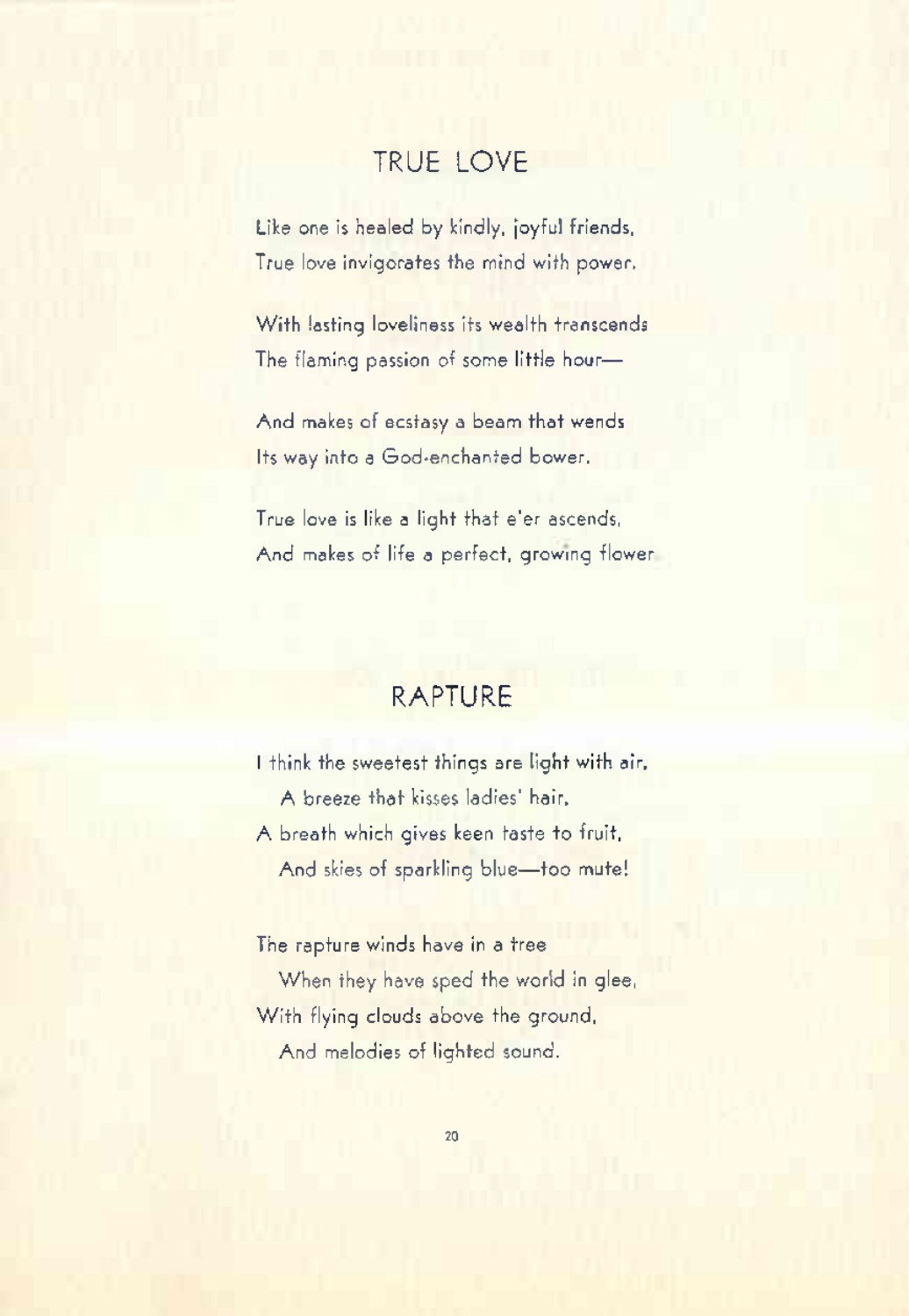# FINAL VICTORY

A wild, abounding gladness fills my heart; <sup>I</sup> neyer knew that life could hold such wealth! Oh, see it bound and thrill me with a start, A sense of power, youth, abiding health!

For living might is mine and yours,

This dream of life which grasps the sky with kindly strength,

This dream which lives and breathes, and thus endures

Across the timeless years, through reason's clearest length.

For, see, we breathe again the flame of stars, A paeon of victory, alive, ablaze with song, That man regains his ancient might—and wars Recall a time when peace was fearful, filled with wrong.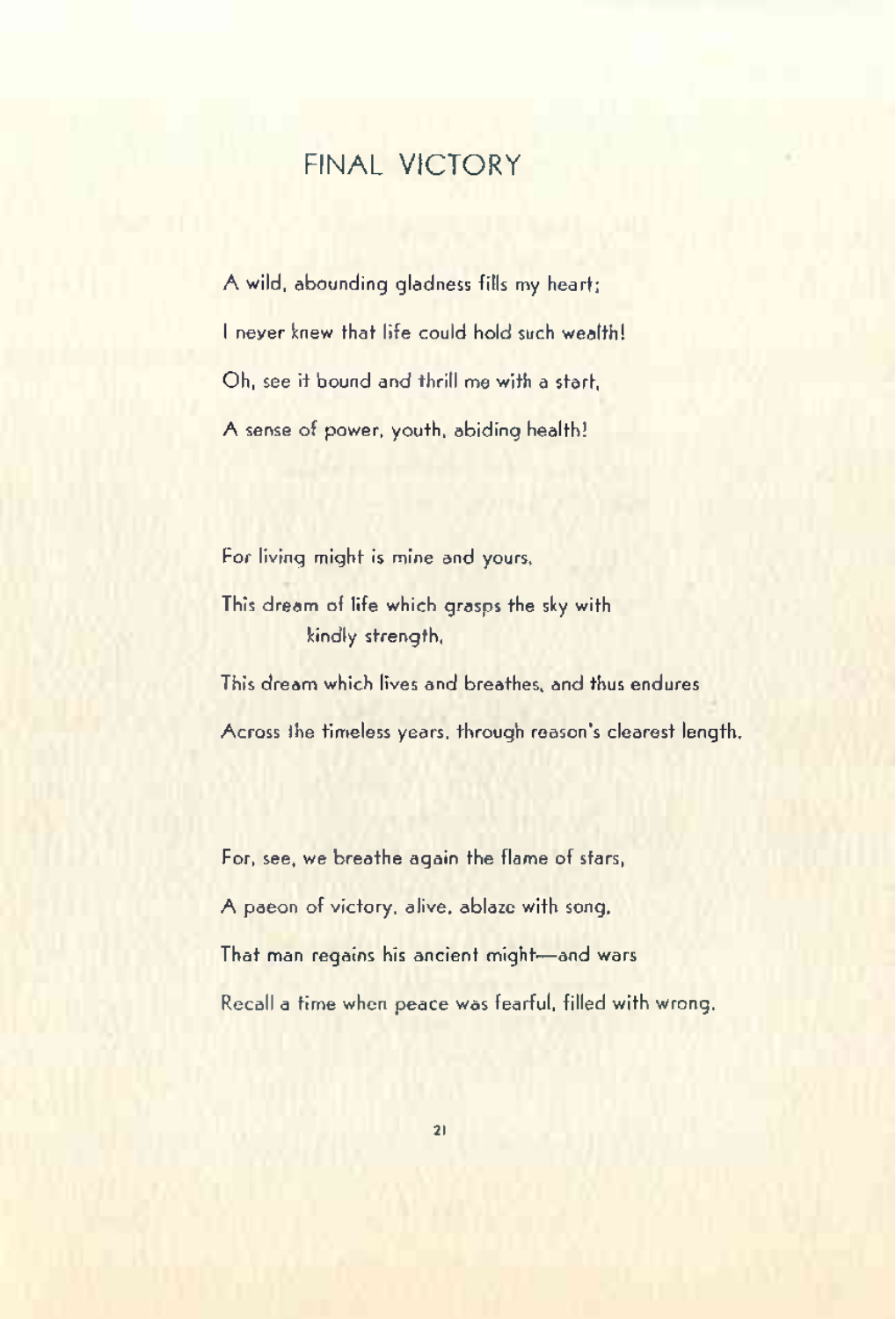#### LYRIC OF THE ORB

Effulgently enclosed in winged rays, Radiantly beautifying the earth-born days, Pouring energetically through stellar space, Sanctifying our planet with solar grace.

Glory of the heavens, a star like others, Dazzling by proximity, great with its brothers; Your motion commanding an orderly tune, Apparently brightest at the time of June. . .

So true and firm on your path divine, Following you my heart is thine.

# CASTLE CHILLON

Unleash the hounds!—the darkness falls; The wind—it slips about. The beat of sea from distant crags Sweeps up with savage shout.

The night is tense, and presses close; Its weirdest heart abounds. A chill creeps up the castle walls. They must—unleash the hounds!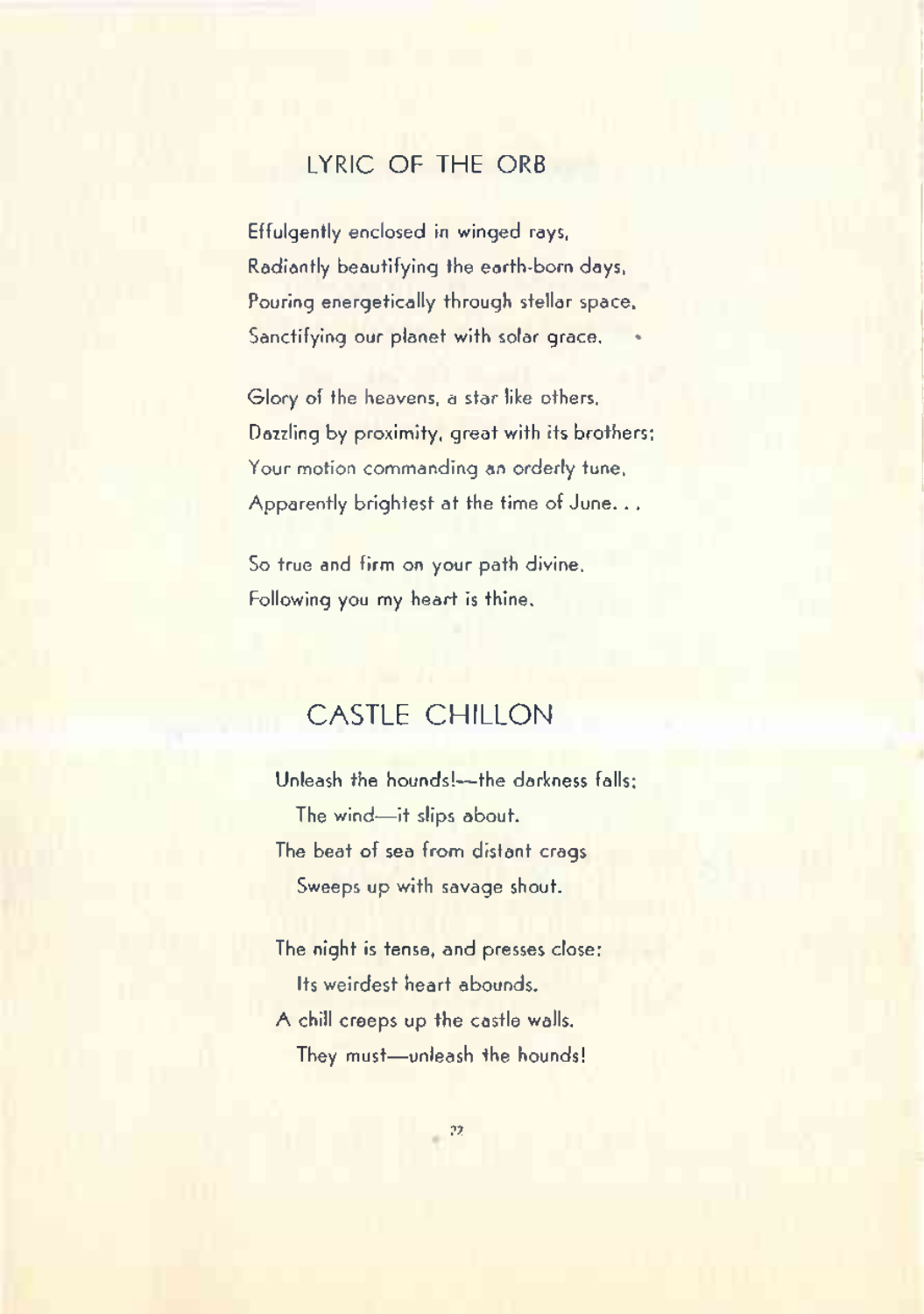#### A MEMORY OF WUTHERING HEIGHTS

Away to west the heather danced,

All-golden in the sun,

As from the sky, the merry wind

Enriched all with its fun.

Oh, never bluer laughing space,

Nor air with life so thrilled,

Oh, never gladder two wild hearts,

Nor with such mad love filled.

For the world was wide, with brimming joy-

True hearts were together

When Cathy cried; "Oh, Heathcliff!

Fill my arms with heather."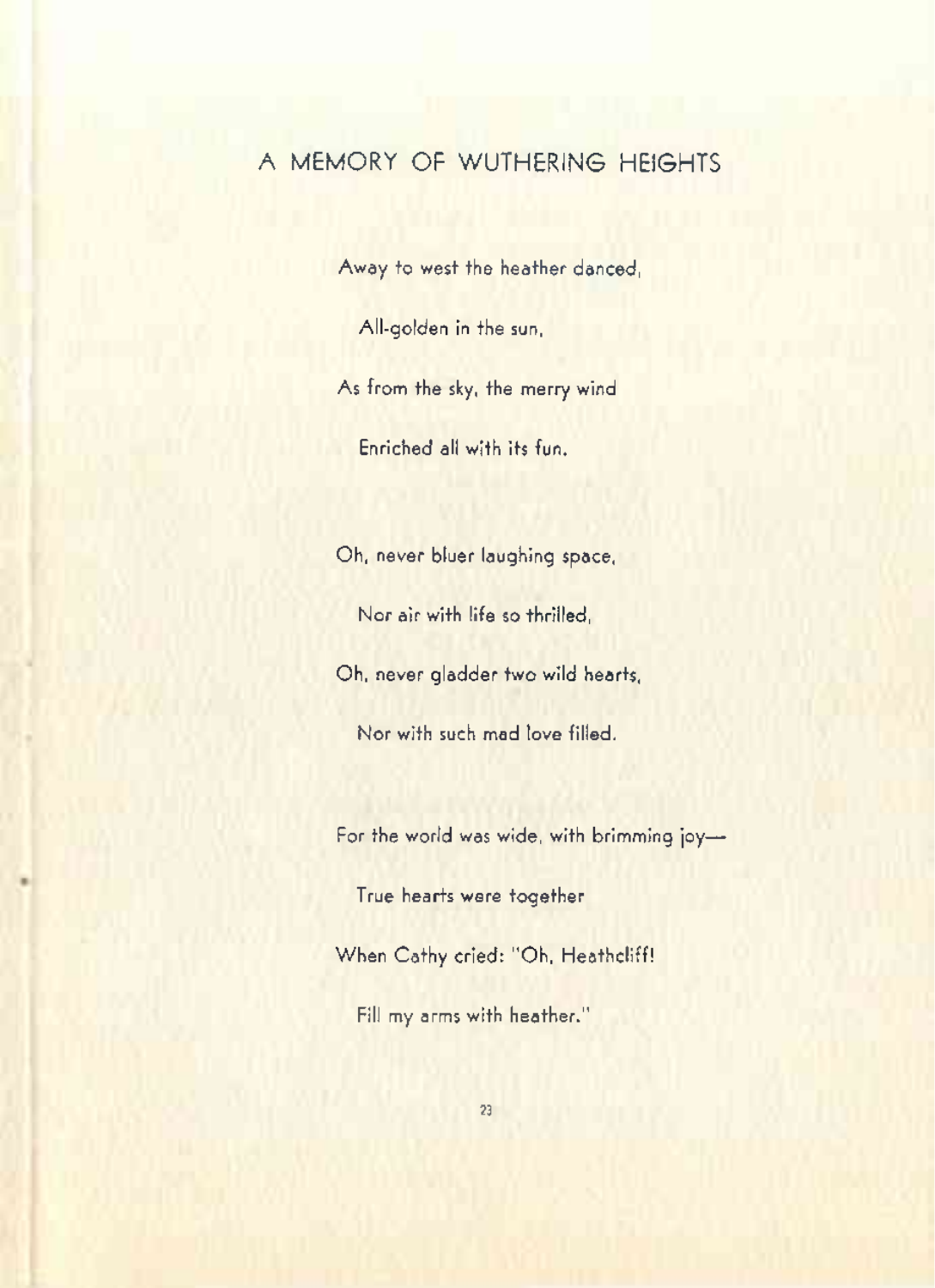# EVERYTHING ENDS TOO SOON

Everything ends too soon, The wise men say, But what of dreams That never end each day?

The years are passing, Passing by, too fleet; And yet <sup>I</sup> look for one <sup>I</sup> hope to meet.

With souls untrue, Sweet promise goes to waste; At best, Another person's life is graced.

Everything ends too soon, But what of hearts That wait a brighter day, Which never starts?

 $24$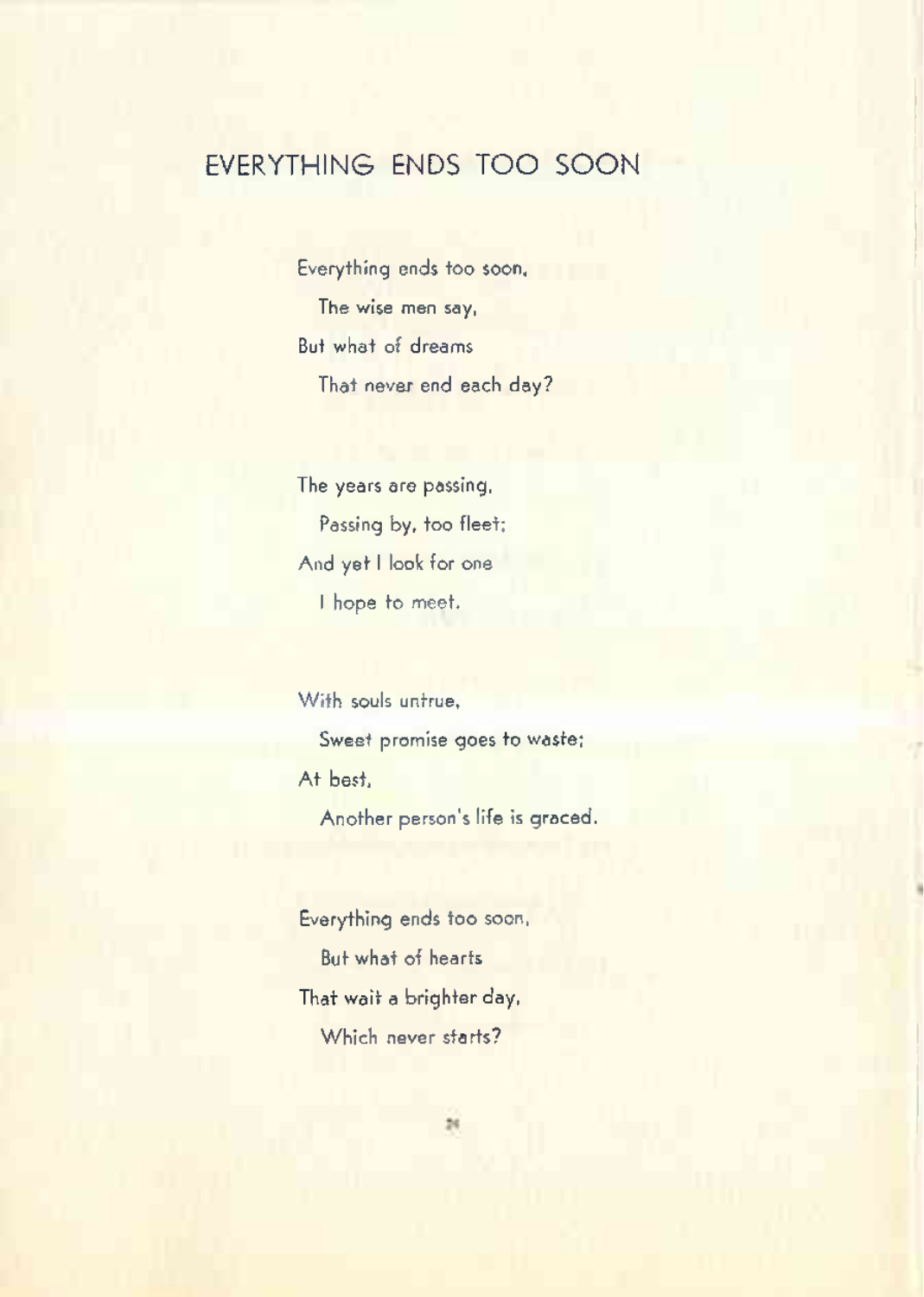# PROSPECTIVE GLORY

My love-to-be is home in pearly dew, Awake and eager-footed in the sun, Her every pore alive, and filled with fun, And every bit of raiment sparkling new. Her nature's rare and sweet, and yearning too! <sup>I</sup> felt her heart beat high—with glory spun Beneath my touch—and secret raptures run About her lovely form when first she knew.

Whenever she is present, smiling nigh, Her graceful liquid lines to mind will cling— My soul expands: she is so pleasant shy, My wildest fancies, breathing, take to wing! <sup>I</sup> wander through the light years of the sky, For she sees only joy in everything.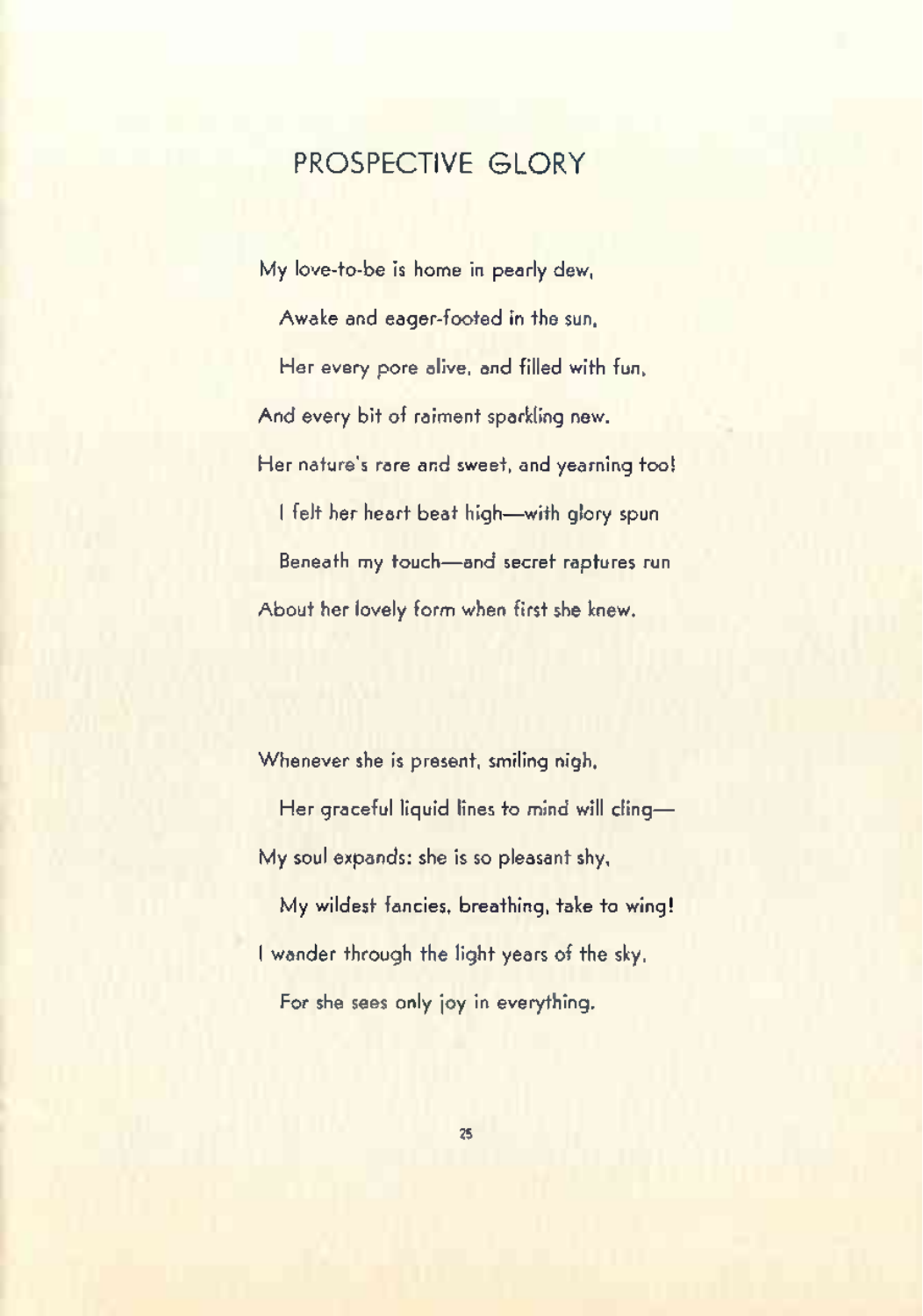#### SKY-WORLDS

My gaze goes out nightly to the stars on high, Peering down through eyes of soft flame, Flickering orbs that haunt the vast depths of sky. And seem io call to me by name.

How enfhrallingly aloof the distant orbs seem, Gleaming o'er the bleak silent lands; Their lights, still as fairy as in lakes of dream, Imprison me with cosmic bands.

Giving me such longings for sublimer sight, My love has gone out, irrecoverably, Out with the pure, intangible, starry light— World on high, how you beckon me!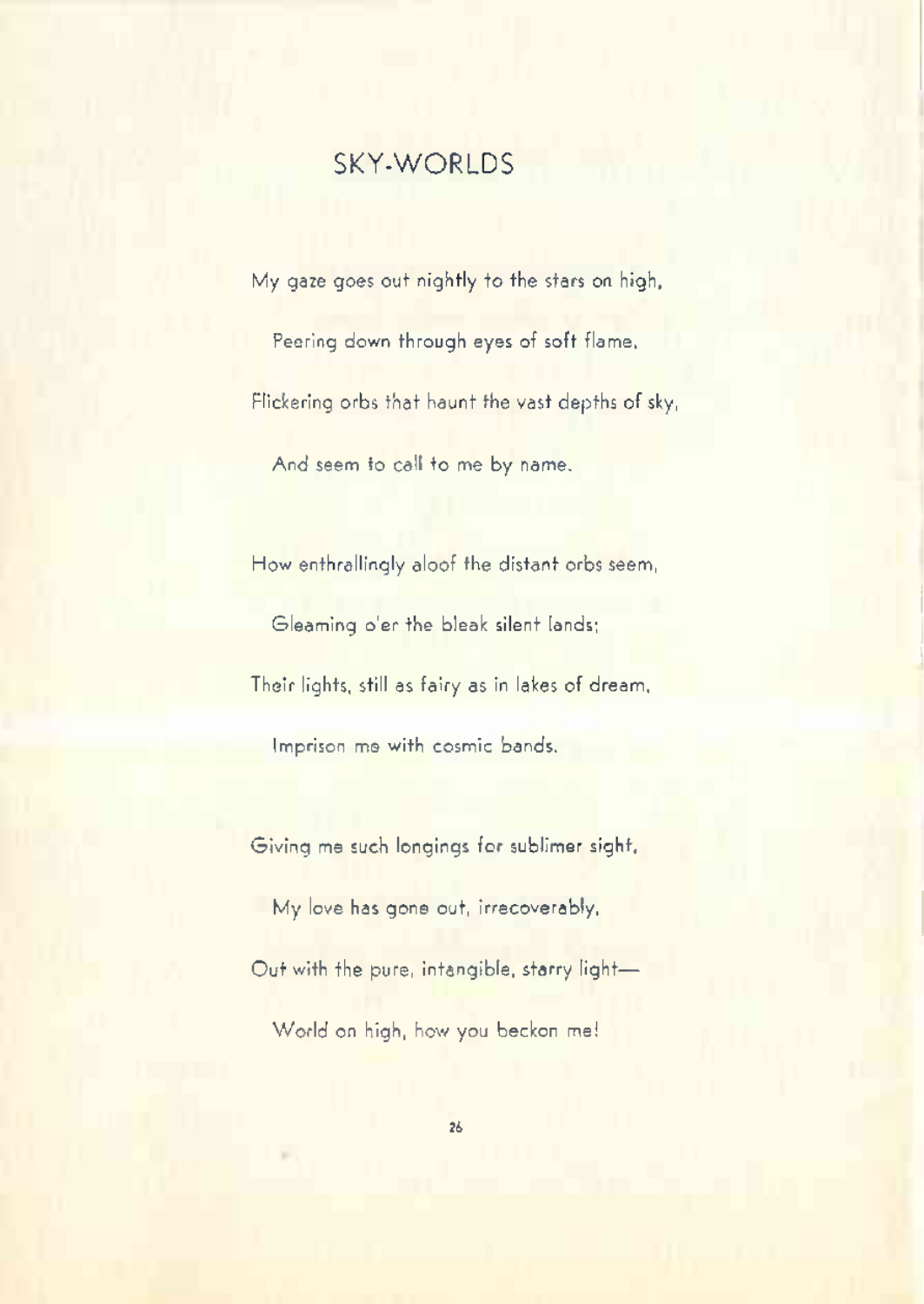#### ABOUT "STAR-BOUND" AND THE AUTHOR

Star-Bound is a privately-printed brochure, issued through the Advertising. Printing, and Supply Company of Jacksonville, Florida. The author is at present stationed in the 7th ASFTR. Camp Lee, Virginia.

The poem. Sky-Worlds," is being reprinted from the May-June, 1940. issue of Famous Fantastic Mysteries, with the kind permission of Popular Publications, New York City. An illustration for ' O. Silvery, Crescent Moon", drawn by Jean Finlay, decorated the cover of the semi-anniversary issue of *Golden* Atom, in 1940.

"Spell of Silence", 'Everything Ends Too Soon", "Spiraea , ' Cold Crystal Eyes ', "Dream of Light , "Raplure ', "Swimmer's Delight". "Elixir to Sappho". "Sorrow in the Passing Wind", "Castle Chillon", and "Final Victory", (under the title, "Across the timeless Years"), are reprinted from *Fleeting Moments,* a small brochure of verse published in Jacksonville, Florida. "Time Will Tell" is a reprint from the May, 1939. issue of Scenes u/ Fantasy, a colorful publication issued by Francis J. Litz, of Rochester, N. Y. "Prospective Glory", "Star-Maiden", and "A Memory of Wuthering Heights" originally appeared in the tenth issue of *Golden* Atom, while "To a Star", written about 1931, when the writer was a member of the Astronomy Club of the University of Rochester, first appeared in imagination!, a science-fiction fan magazine, published in Los Angeles.